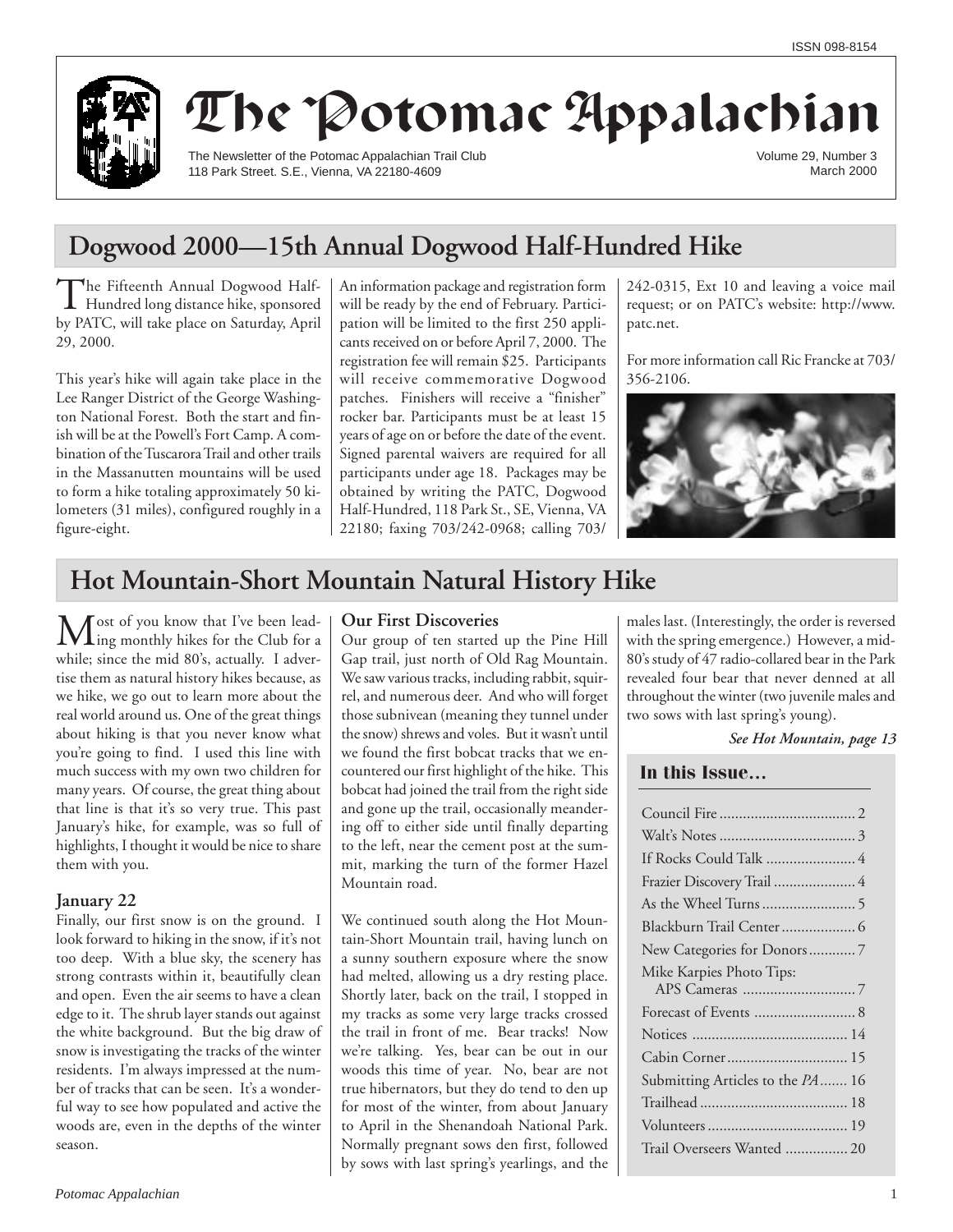#### **Council Members, Chairs and** *PA* **Staff**

#### **Officers**

**President:** Walt Smith, 703/242-0693, Ext. 40, wsmith@visuallink.com **VP Operations:** Tom Johnson **VP Volunteerism:** Mickey McDermott **Supervisor of Trails:** Peter Gatje Email: PJGatje@aol.com **Supervisor of Corridor Management:** Tom Lupp **General Secretary:** Warren Sharp **General Counsel:** Eric Olson **Membership Secretary:** Terry Cummings **Treasurer:** Dick Newcomer **Recording Secretary:** Gerhard Salinger

**Sections/ Chapters Mountaineering Section:** Greg Christopulos **SMRG**: Bud Hyland **Ski Touring Section:** Katherine Stentzel **North Chapter:** Steve Koeppen **N. Shenandoah Valley Chapter:** Martha Clark **S. Shenandoah Valley Chapter:** Michael Groah **Charlottesville Chapter:** John Shannon **West Virginia Chapter:** Jane Thompson

**Standing Committee Chairs (Council Members) Blackburn Trail Center:** Chris Brunton **Cabins:** Mel Merritt **Cabin Construction:** Charlie Graf **Conservation:** Mary Margaret Sloan **Endowment:** Dick Newcomer **Finance:** John Richards **Grants & Donations:** Jack Reeder **Hikes:** Tom Johnson, 410/647-8554, johnts@erols.com **Internet Services:** Stephen Raia **Land Management:** Anita Canovas **Land Acquisition:** Phil Paschall & Eric Olson **Legal:** Eric Olson **Maps:** Dave Pierce **Maryland Appalachian Trail Management Committee:** Charlie Graf **Potomac Appalachian:** Bianca Menendez **Public Affairs:** Terry Cummings **Publications:** Aaron Watkins **Shelters:** Charlie Graf, 410/757-6053 **Trail Patrol:** Kumait Jawdat **Tuscarora Trail Land Management:** Lloyd MacAskill

**Special Committees/Ongoing Activities Archives & Library:** Carol Niedzialek **Cabin Reservations:** Darlene Wall **Deputy Supervisor of Trails:** Rick Rhoades **Firestone Tract Management:** Shirley Strong **Information/Sales Desks:** Marguerite Schneeberger **Medical:** Dennis DeSilvey **Vining Tract Management:** Howard Johnson **Vienna Chamber of Commerce:** Patricia Driscoll-Smail **Tuscarora Trail Shenandoah Valley Project:** Phoebe Kilby & Larry Bradford **Potomac Appalachian Chief Editor:** Bianca Menendez jns-bianca@home.com

**Features Editor:** Joanne Erickson **Forecast Editor:** Joe O'Neill JJONeill@visi.net **Pre-press:** Nancy Merritt, MeritMktg@aol.com

## **Council Fire**

The Council held its regular meeting on January 11, 2000 at the Club headquarters. 21 Council members and 3 staff attended the meeting. The PATC membership stands at 7,000 with 110 new members registering in the last month.

## **Five-Year Goals**

The Council members met in small groups before the meeting to discuss five-year goals and their first year implementation. The goal setting process started last summer in the discussions of the Futures Group. Draft goals were discussed at a Council planning meeting held at Blackburn Trail Center in October. There are four goal committees: Trails and Lands, headed by Vice President Tom Johnson; Facilities, headed by President Walter Smith; Finance, headed by Finance Committee Chair John Richards; and Membership, Volunteerism, and Communications, headed by Vice President Mickey McDermott. Each committee discussed and redrafted goals that were then presented to Council. Sample five-year goals by committee include: develop a conservation plan, a land management plan, and a comprehensive plan for the Tuscarora Trail; develop plans for systematically renovating existing facilities and building new ones; provide a plan for a stable and increasing flow of funds to support a membership of 10,000 to 12,000 members and encourage the wise use of financial resources; and plan for the 75th anniversary of PATC, institutionalize the recruitment, training and management of volunteers, and develop an information management and communications plan. The Futures Group will further discuss the goals document.

## **Categories of Donors**

The Council established categories of donors: Contributor (\$25 to \$99), Supporter (\$100 to \$499), Friend of the Trail (\$500 to \$999), PATC Partner (\$1,000 to \$9,999), Life Benefactor (\$10,000 to \$49,999), and President's Club (\$50,000 and above). Donors will be listed in the *PA*, and the donors in the highest three categories will be recognized at the annual meeting, while those in the highest two categories will receive special plaques.

## **Cabins and Shelters**

The Council approved \$10,650 additional funding for the renovation of the Blackburn Trail Center to complete the renovation started in 1995. The Council also approved the construction of a new shelter on the AT along the ridge north of Weverton Cliffs in Maryland. The shelter will be named in honor of Ed Garvey. The funds for the shelter construction come in part from funds unexpended in the building of the Ens. Phillip Cowall shelter and from funds given in memory of Ed Garvey. The shelter should be completed by June 2001. ❑

*—Gerhard Salinger, Recording Secretary*

#### **HEADQUARTERS HOW TO GET IN CONTACT WITH US FOR CABIN RESERVATIONS, MEMBERSHIP INFORMATION, AND SALES**

**Address:** 118 Park Street, S.E., Vienna, VA 22180 **Hours:** Monday through Thursday, 7 p.m. to 9 p.m. and Thursday and Friday 12 Noon to 2 p.m. **Phone #:** 703/242-0315 **To receive an information packet:** Extension 10 **To leave a message for the Club President Walt Smith:** Extension 40 **24-hr. Activities Tape #:** 703/242-0965 **Facsimile #:** 703/242-0968 **Club E-mail #:** Wriley1226@aol.com **World Wide Web URL:** http://www.patc.net **STAFF**

#### **DURING REGULAR BUSINESS HOURS**

**Director of Administration:** Wilson Riley (Ext. 11) Email: Wriley1226@aol.com **Trails Management Coordinator:** Heidi Forrest (Ext.12) Email: heidif@erols.com **Business Manager:** Regina Garnett (Ext. 15) Email: rgarnett@erols.com **Membership/Cabin Coordinator:** Pat Fankhauser (Ext. 17) Email: pfankh@erols.com **Sales Coordinator:** Maureen Estes (Ext. 19) Email: patcsales@erols.com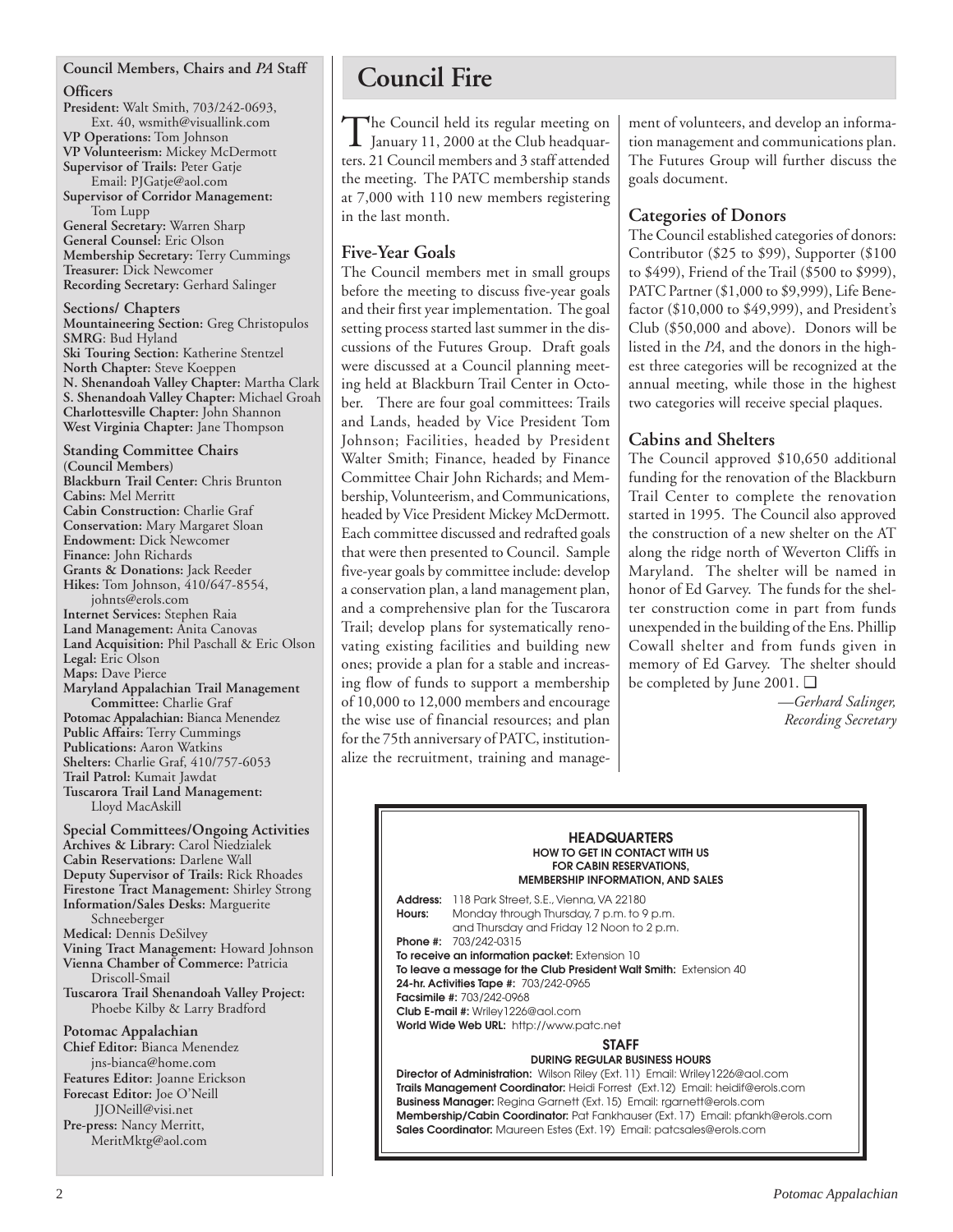## **Walt's Notes**

### **A Marvelous Example of Preservation**

Some say that we have only about five years left before development takes over the unprotected slopes of the Blue Ridge in Northern Virginia. If you were to drive west on VA Route 7 in the vicinity of the town of Round Hill, you would understand why there is immediate concern for protecting the Appalachian Trail, located on top of the ridge to the west of this area. The Land Acquisition Committee has been working in partnership with the Appalachian Trail Conference Land Trust (formerly the Trust for Appalachian Trail Lands) and other conservation organizations in order to find conservation-minded buyers who will agree to protect the land adjacent to the AT.

A recent purchase near Neersville, Loudoun County, by the Robert and Dee Leggett Foundation is an example of what is needed in order to preserve the AT viewsheds. PATC members Bob and Dee Leggett have a vision for the nine-hundred-acre property, which they will call The Blue Ridge Center for Environmental Stewardship. The center will be available for environmental organizations to use, and the surrounding lands will have hiking trails open to the public. Camping areas for Boy Scouts and AT through-hikers are also planned, along with other projects such as wetlands restoration, archaeological excavation, and wildlife and plant cataloging, all associated with the natural and cultural heritage of the area. This is a genuinely wonderful example of conservation on a tract of land that was being previously considered for development to include two hundred homes.



*Portion of 900-acre Leggett purchase extends from AT Corridor to backyards of houses seen in photo near the road in the middle of the valley—also one mile north (left) of this photo.*

The Club will continue to do its part in protecting the Blue Ridge. For example, with the help of your financial support, we will close soon on the purchase of sixteen acres on the Blue Ridge in the vicinity of the Blackburn Trail Center and on a fifty-acre easement on the western slopes of the ridge near Ashby Gap. However, because of the vast amount of unprotected viewshed near the AT, we will achieve our goals only if we work in partnership with other organizations and private landowners. It is most fortunate when folks like the Leggetts, with like-minded conservation interests, appear on the scene and devote their time and resources toward such a worthwhile endeavor.

## **Facilities Goals for 2000**

The Council recently has been developing objectives and goals in order to meet the Club's needs in the future. One of the objectives in which you have indicated great interest in the past is to provide outdoor recreational opportunities for Club members and the general public by constructing and maintaining shelters, cabins, and campsites along the AT and other trails. Therefore, the Year 2000 goals for meeting this objective are provided for your information:

- Remove the old Hemlock Hill Shelter (replaced in 1999) from the AT in MD and restore it on a site near the Tuscarora Trail in PA.
- Construct the Edward B. Garvey Memorial Shelter along the AT in MD near Weverton Cliffs.
- Complete renovation or major maintenance on Rock Spring Shelter (in SNP), Little Crease Shelter (GWF in Fort Valley, VA), the Highacre House roof (Harpers Ferry, WV), and the Meadows Cabin kitchen (near SNP).
- Complete renovation on the Blackburn Trail Center, (N.VA) and continue renovation of the Rosser-Lamb House on the Per-Lee tract (near SNP).
- Continue construction of the John's Rest and Tulip Tree cabins (near SNP).
- And to better administer all Council goals, complete renovation of the Headquarters building (primarily the second floor) in Vienna, VA.

## **New Council Responsibilities**

Thanks to the following for volunteering to help lead the Club by filling committee chair positions:

Anita Canovas, while Chair of the Land Management Committee, will be utilizing her experience as an attorney and as a past counsel on real estate transactions and land use matters. This committee oversees the use of land that is owned by the Club.

Steve Raia, as Chair of Internet Services, will have the opportunity to use his extensive experience in administering information services. The Internet Services Committee is responsible for the Club's web site and other information services in support of Headquarters operations.

It is a joy to work with the excellent expertise that all volunteers bring to the Council.

See you on the trail,

Balti



## **ATC Announces 2000 Grants-for-Outreach**

In April 2000, the Appalachian Trail Conference will approve matching grants to Trail-maintaining clubs for outreach activities that use or make people aware of the Appalachian Trail. Outreach activities are defined as programs that reach beyond traditional Trail-user groups to groups like at-risk youth, senior citizens, minorities, people with disabilities, and residents of communities along the trail.

This year's deadline is April 1. If you have a good idea for such a program, e-mail Mickey McDermott (Vice President for Volunteerism) at itmcd@erols. com, or reach him at his box at PATC headquarters. But don't delay—time is short.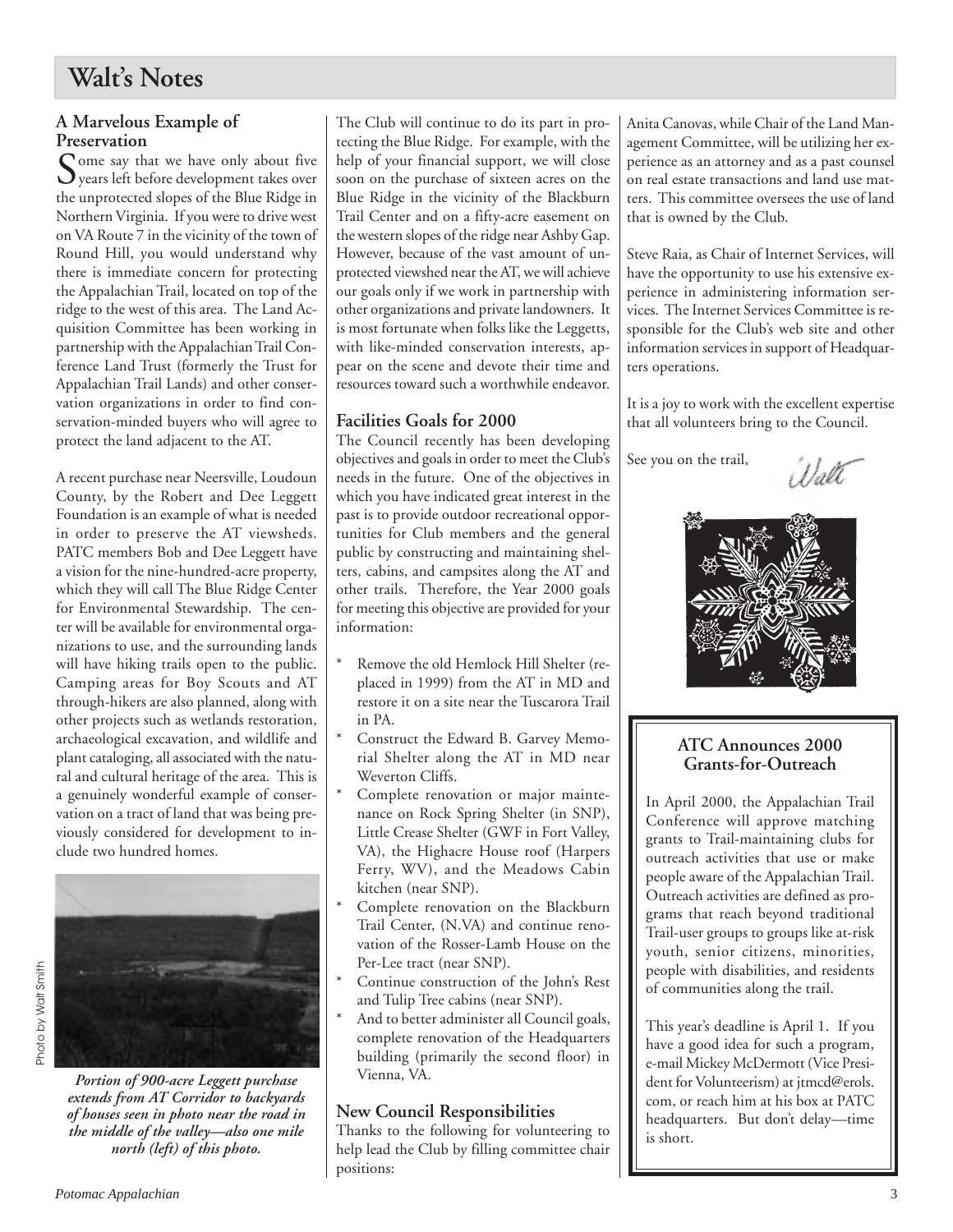## **If Rocks Could Talk and Random Thoughts**

The other day during a daylong hike on<br>the AT, my husband asked, "What do you think about while you are hiking?" My initial reaction was "That's a loaded question. Do you really want to know?" That piqued his curiosity, and he said yes.

Well, the gist of what I was thinking just as he asked was of layers of sediment, which had been laid down billions of years ago beneath a tumultuous sea. Millions of years of heat and pressure caused the layers to become solid, buried far under the surface of the earth. At some point, the layers were thrust upward during the latest Appalachian orogeny (mountain creating event). Maybe it happened quickly, or maybe it took an additional million years. The rock layers were exposed to light and rain, snow and sunshine for the first time. The layers sat there for a few thousand years more, and, through erosion and settlement and freezing and thawing, a big rock became separated from its lay-

ers, becoming an individual. In a few thousand more years of leaves falling and mulching, year in and year out, the rock once again became buried under the surface, away from the light and weather.

Then, at some point, an acorn or a pine cone seed took root above the rock, and, over the years, as the little seedling grew above, its little roots reached down and encountered the rock. The roots branched out, looking for deeper purchase to anchor the future tree. The root went around the rock and headed on down into the depths. The tree put out more roots, which crept around the other side of the rock searching for more security, more nutrition. Eventually, the rock was lovingly cradled by little roots.

Over the years, maybe fifty, maybe two hundred and fifty, the tree grew, and the roots form an ever-growing basket around the rock. Maybe lightning struck, damaging the tree.

Maybe disease or bugs killed the tree. Maybe a huge, gusting wind caught the tree at full foliage, overpowering the roots. Suddenly, the rock, which had been buried in the dark for all those many years, was yanked from its resting-place by the basket of roots and thrust high into the air. There it sits, clutched by the root ball, as the seasons pass and hundreds of hikers pass by on the Trail. Weathering will wash away the soil encasing it, and, eventually, after years and years, the roots of the dead tree begin to rot. One day, all of a sudden, the roots will let go and the rock will fall to Earth, to begin to once again be buried by fall's leaves. If rocks could talk, what a story they would tell!

I have my doubts as to whether my husband will ever again ask me what I think about while hiking! Would you like to hear my thoughts on the acorn's point of view? ❑

*—Niki Mason*

## **Frazier Discovery Trail Celebrated**

 $\mathbf{W}$  hen leaves drop from the trees, when the winds blow cold, you may think that Shenandoah National Park lies dormant until spring. Not so. Even though restaurants and other facilities are closed, late fall and winter in the Park are beautiful times, offering a very special experience to those who visit—silence and crisp fresh air, unimpeded views to east and west, uncrowded trails.

This year, Shenandoah National Park renamed a special trail in honor of the people who used to live near it—the Fraziers. The trail is the Frazier Discovery Trail, beautiful in every season but right now waiting to be discovered by those who know the special experience a winter hike can be.

As a boy, Floyd Frazier lived on Loft Mountain in what is now the South District of Shenandoah National Park. For generations, Fraziers had owned land on Loft Mountain, once known as Frazier Mountain. Today, Floyd lives in Orange County, Virginia but vividly remembers his life on the mountain. He remembers walking the path to the top now the trail that bears his family's name. Through this trail, Shenandoah National Park celebrates its former residents.

The Park also celebrates the present: this trail is here today, for everybody, young and old. It is a short (1.3 miles) loop with a moderate climb to panoramic westward views. In winter, you will discover ferns and mosses, enormous rock cliffs, coralberries, orange Asiatic bittersweet berries, young black locusts, old apple trees, and pines. You may find the hoof prints of a deer or even the deer itself. You may hear a pileated woodpecker hammering on a tree. When you're looking west from the top of the mountain, you may see a raven or a turkey vulture soaring high above.

When Lance Frazier of Louisa, Virginia, grandson of Floyd, walked the trail with Park rangers in October, 1999, he touched the thorns of hawthorn trees, found small creatures in the water seeps under cliffs, counted tree rings, discovered mushrooms growing on trees, examined berries and tree sap, and from the top—peered westward to the Allegheny Mountain Range in West Virginia. It was a true discovery hike!

Because you may want some guidance before you hike this trail, the Shenandoah Natural



*With Connie Rudd, Assistant Superintendent, Lance Frazier of Louisa, VA, examines a tree root along the Frazier Discovery Trail in Shenandoah National Park.*

History Association (SNHA) has issued a new discovery guide—inexpensive (\$1.00), with a map, readable explanatory text, and truly spectacular photographs. It's a guide you'll want to keep. It's also a guide that can serve as a vivid introduction to all of Shenandoah National Park.

For a copy of the guide or for more information, call SNHA at 540/999-3582. You may also purchase the guide at the trailhead—mile 79.5 along Skyline Drive. When they are open, all visitor centers will sell the guide.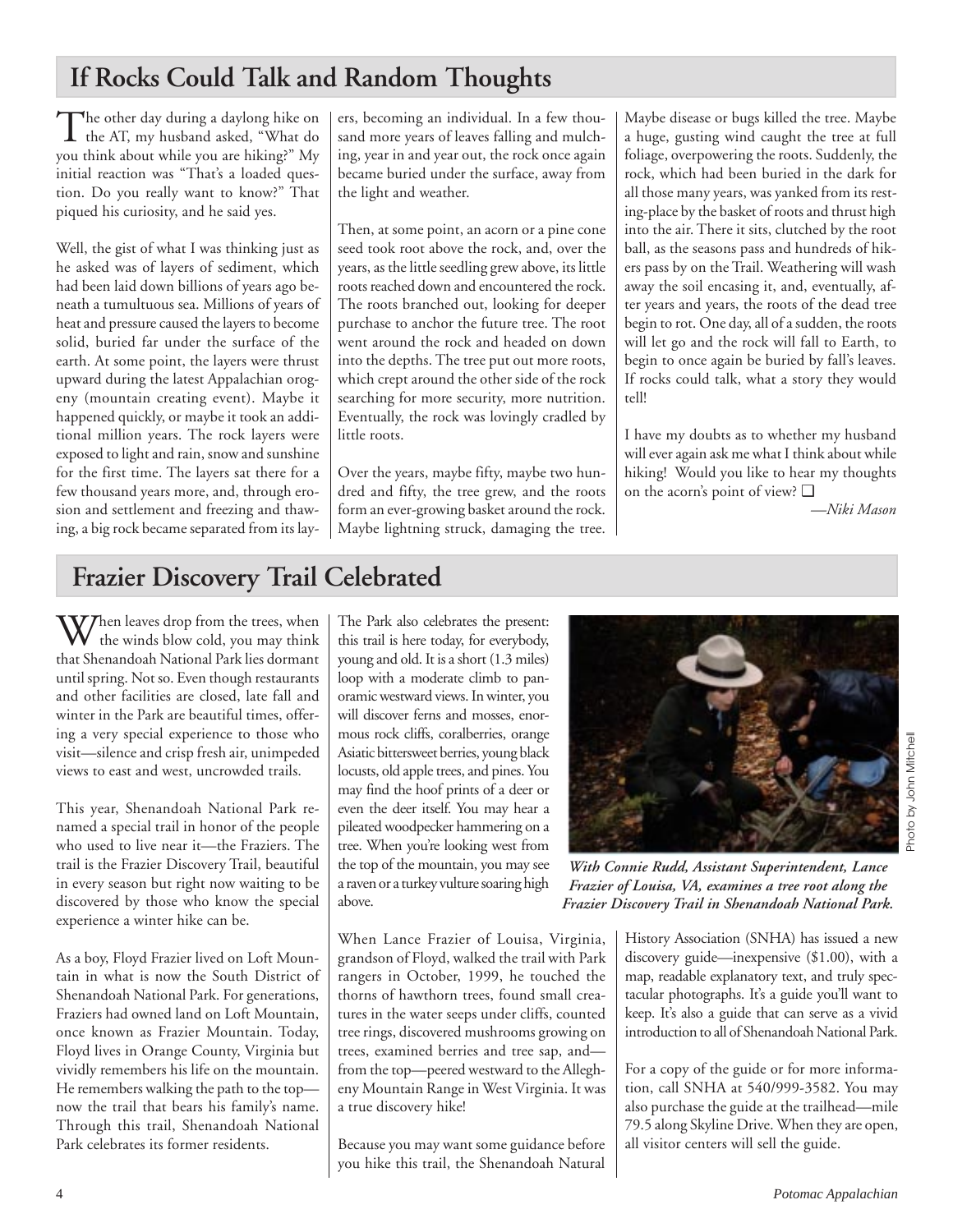### *Frazier, from page 4*

To reach the trailhead, you may enter the Park at Swift Run Gap on U.S. Highway 33, accessed from U.S. Highway 29 to the east and U.S. Highway 340 or I-81 to the west. From the Swift Run Entrance Station, proceed south along Skyline Drive for 14 miles to the parking area near the Loft Mountain Information Center (closed in winter). The trailhead is directly across the Drive. Those approaching the Park from farther south may enter at Rockfish Gap via U.S. Highway 250 or I-64 and then proceed north along the Drive for 26 miles.

During hunting season Skyline Drive is closed from dusk to dawn to help prevent poaching. Otherwise, the Drive will be open except when weather conditions make driving unsafe. Call Park Headquarters at 540/999- 3500 to find out the status of driving conditions along Skyline Drive. ❑

*—Joanne Amberson, Volunteer, Shenandoah National Park*

## **WANTED— Dogwood 2000 Registrar**

We're seeking a volunteer to handle registration for the 15th Annual Dogwood Half-Hundred One Day Hike. This event will be held in the George Washington National Forest on the last Saturday of April (April 29). The person we're looking for will require a home computer and the skills to compile mailing labels, a tracking list for 250 registered participants throughout the event, and a final finishers list with completion times. If interested or for further information, please contact Dogwood 2000 Coordinator Ric Francke at 703/356-2106 or fbfrancke @aol.com.



## **As the Wheel Turns: Measuring Trails for PATC Guidebooks**

### **The Orange Monster**

 $\prod$ t is a simple but ingenious<br>tool, with just a few moving  $\perp$  tool, with just a few moving parts. My wife calls it the "orange monster." She isn't fond of seeing it drip mud and water in our living room between jobs. After a few miles on the trail, its relentless clicking drills into your head like Chinese water torture.

"It" is the brightly colored measuring wheel that clicks off distances as PATC workers record landmarks for the next edition

of your favorite guidebook. Each click adds a foot to the tally on its small, muddy gauge, and it works nicely on the paved, hiker-biker paths where it is sometimes used. But take it on the rock-hopping, poorly blazed trails that some guidebooks cover, and you have to apply Kentucky windage. And swear a lot. Or, to learn true humility, clamber up a boulder field onto a wind-ripped knob in sub-freezing winter temperatures, then take off your gloves to record a measurement.

## **The Trials of Measuring Trails**

Take the jobs that followed the January and September floods of 1996. Please. One trail into the Potomac Gorge led to an impenetrable tangle of uprooted trees, requiring a long detour and a second trip to verify distances. Another detour in the same area required bushwhacking up from a gully onto a ledge that turned out to be occupied by a small but aggressive snake. Another found footbridges on Western Maryland's Green Ridge Trail washed out and blazes obscured to the point that long searches and drives around impassable points were required. A 7-mile stretch of trail became a series of 1 to 3-mile segments, with lots of re-starts. One detour turned up two lost and stranded hunting dogs so weak they had to be carried to our car—adding several hours to the trip for nursing, phoning, and driving to get the dogs back safely to their owner. Countless other times mud accumulated under the gauge or a stick jammed in the spokes, stopping work until the snag could be cleared.



*Graham Wiemer with the Orange Monster at Duncan Knob*

## **Anyone Interested?**

So who would want to do this? Aside from those who enjoy suffering, trail guide work is recommended for those who really want to meet people on the trail. The wheel is a great conversation-starter. In response to the inevitable question "What is that and what are you doing here," you'll learn some good responses. My favorite: "I'm with the state transportation agency, and we're planning to install toll booths."

Also, imperfect as it may be, the wheel is also more accurate than a pedometer. It gives actual, on-the-ground distances that even a GPS cannot provide. This gives you ample experience comparing your estimates with more exact readings and improves your ability to assess time and distance from a map.

But the best reasons are the reasons that we all joined PATC in the first place. To really learn a trail, nothing beats doing trail construction, maintenance, mapping, or guide writing work on it. Those who map and do the trail guides help more people appreciate the efforts of the trail builders and maintainers and help attract the next generation of PATC members. ❑

*—Larry Broadwell*

**Interested in Working on Trail Guides? Contact Aaron Watkins at awatkins@rcn.com or 410/740-7082**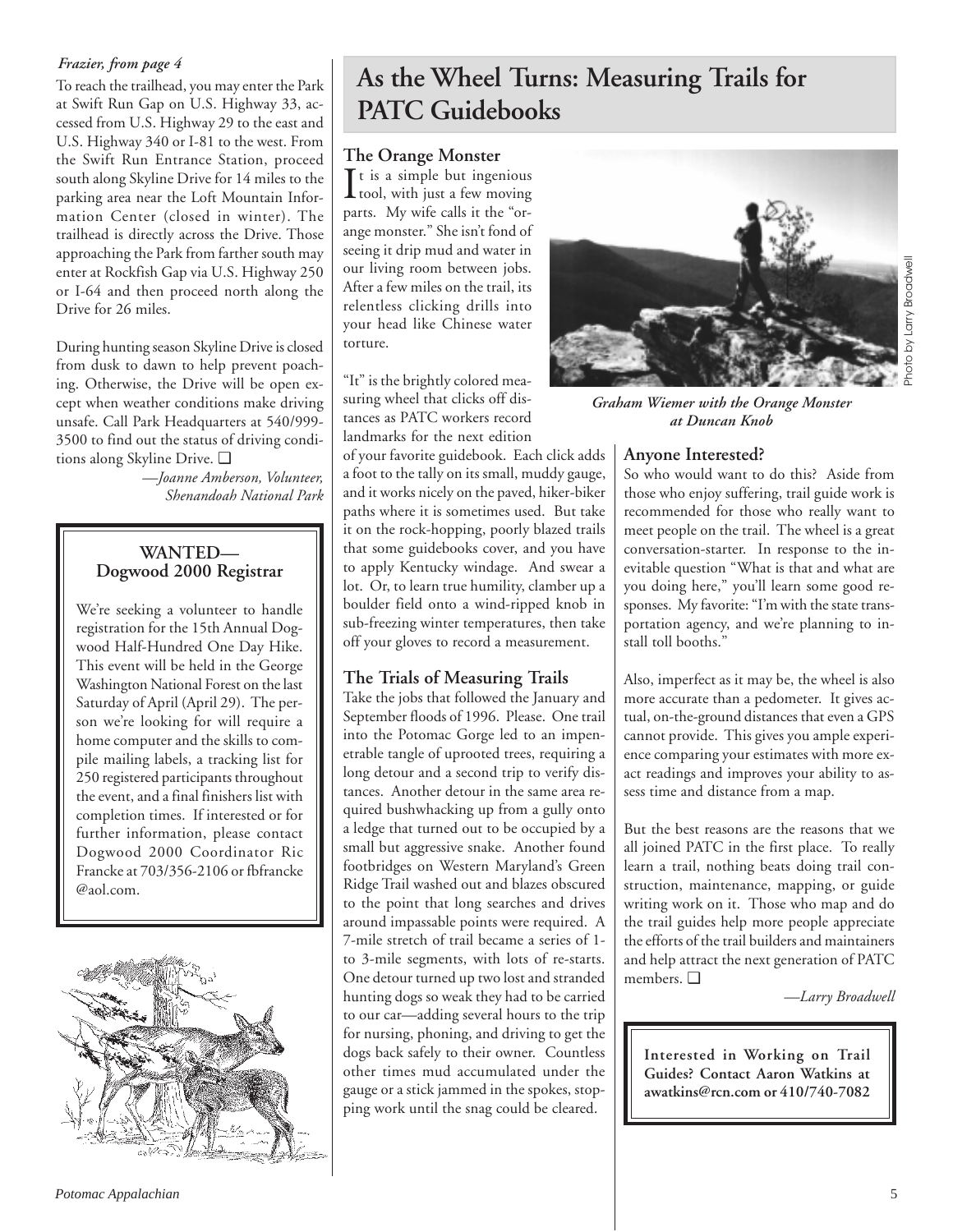## **Get Set for Spring at Blackburn Trail Center**

## **YEAR 2000 CALENDAR**

Join us for a day or even the whole<br>the following dates. Call Chris Bruce<br>or Bruce Clendaniel 410/820-7550. oin us for a day or even the whole weekend on any of the following dates. Call Chris Brunton 703/560-8070

| March     | $11 - 12$   | Work trip |
|-----------|-------------|-----------|
| March     | $25 - 26$   | Work trip |
| April     | $1 - 2$     | Work trip |
| April     | $29 - 30$   | Work trip |
| May       | $13 - 14$   | Work trip |
| May       | $27 - 28$   | Work trip |
| June      | $10 - 11$   | Work trip |
| June      | $24 - 25$   | Work trip |
| July      | $8 - 9$     | Work trip |
| July      | $22 - 23$   | Work trip |
| August    | $5 - 6$     | Work trip |
| August    | $19 - 20$   | Work trip |
| September | $2 - 3$     | Work trip |
| September | $16 - 17$   | Work trip |
| September | 30 - Oct. 1 | Work trip |
| October   | $14 - 15$   | Work trip |
| October   | $28 - 29$   | Work trip |
|           |             |           |



## **Thanks to All our Caretakers at Blackburn**

| 1982 through 1983 | Randy Madres                   | 1993              | Kevin & Kathy McGinnis                    |
|-------------------|--------------------------------|-------------------|-------------------------------------------|
| 1984              | <b>Bobby Lowrey</b>            | 1994              | Hal & Ruth Washington, Rob                |
| 1985              | Ann Bennett & Tim              |                   | Laucher, Pat Ryan & other PATC Volunteers |
| 1986              | Zeb Van Houson                 | 1995              | Marti Anderson & Wolff                    |
| 1987              | Wade Anderson                  |                   | (JESTER) Alterman                         |
| 1988              | Hal & Ruth Washington          | 1996 through 1997 | George & Mary Sue Roach                   |
| 1989              | Brian Hebdon & Julie Condecon  | Winter 1997/8     | Don Youngblood                            |
| 1990              | Jack & Jan Eshelman            | 1998              | Laura Poole & Morgan Lane                 |
| 1991              | Robin & Troy May               | Winter 1998/9     | Kenny Benson                              |
| 1992              | Elizabeth McGowan & Don Looney | 1999              | Bob Stubblebine & Courtney Mann           |
|                   |                                |                   |                                           |

## **Tails from the Woods by George Walters**



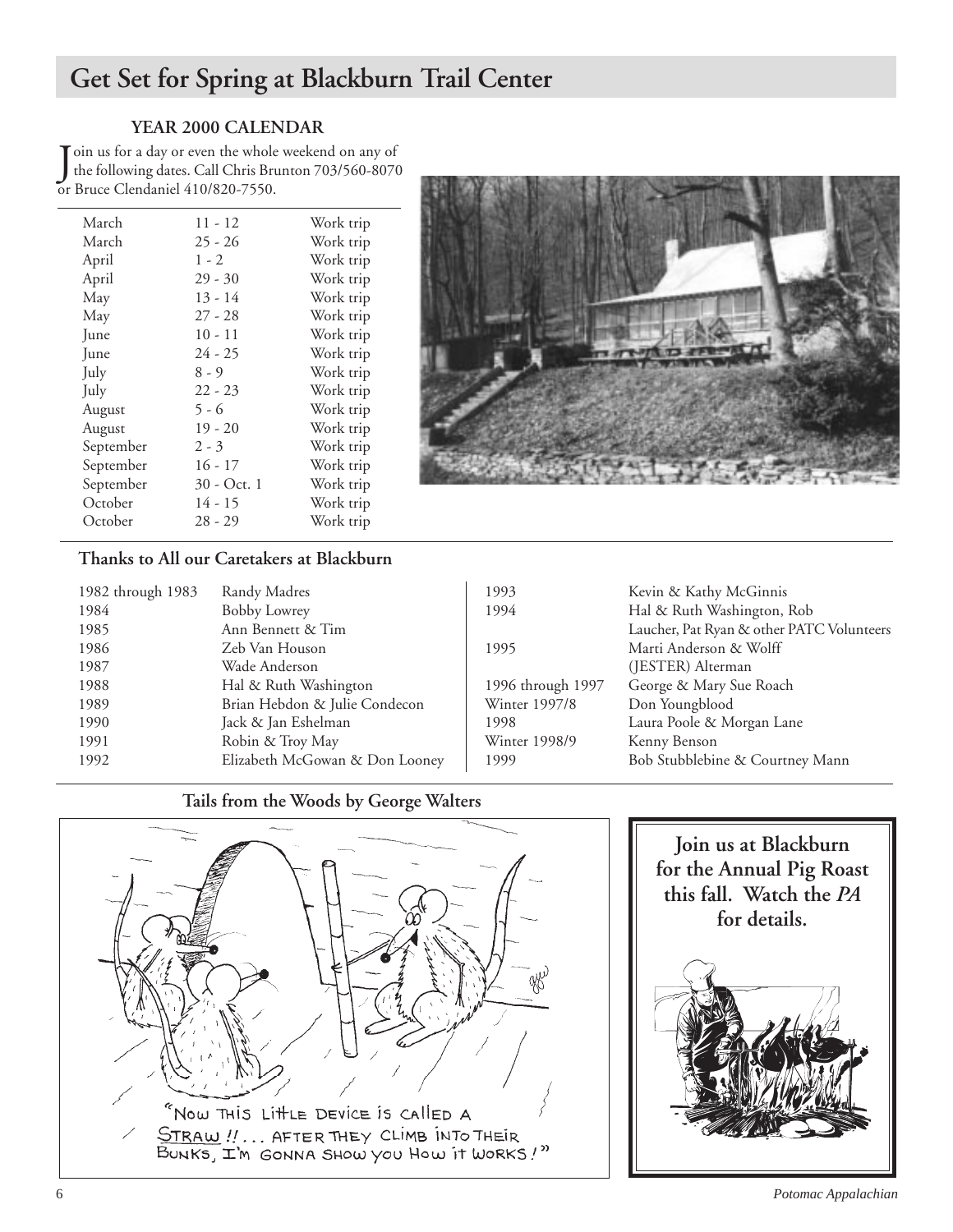

## **New Categories For Donors To PATC**

At the January 11, 2000 Council Meeting, a motion was passed to have all donations<br>to the Club over the amount of \$25.00 be acknowledged in the *Potomac Appalachian* newsletter grouped according to the following categories:

|          |                                               | \$99                       |
|----------|-----------------------------------------------|----------------------------|
|          |                                               | \$499                      |
|          |                                               | \$999                      |
|          |                                               | \$9,999                    |
|          |                                               | \$49,999                   |
| \$50,000 | and                                           | above                      |
|          | \$25<br>\$100<br>\$500<br>\$1,000<br>\$10,000 | to<br>to<br>to<br>to<br>to |

Each donor will be acknowledged appropriately. For individual and corporate donors, additional recognition will be made the following ways:

❖ A plaque will be established in the lobby of the Club with small attachment plates for recognizing LIFE BENEFACTORS. That contributor will also receive a plaque from the Club.

## **Troop 284 and the Massanutten Crew**

*Wil Kohlbrenner and his Massanutten crew have been working with Girl Scout Troop 284, supporting their projects and teaching them how to build and maintain trails. Pictured here are Scout leader Laura Fogle (in pink), Massanutten Crew members Kelli Watts and Randy Buie (on her right and behind her) and Dick Dugan and Mike Brown (in front) along with members of Troop 284.*



- ❖ For each donation to the PRESIDENT'S CLUB, a special plaque will be put in the lobby of the Club recognizing the contributor. In addition, the contributor will receive a plaque from the Club expressing our appreciation for the donation.
- ❖ At the Club's annual meeting, a mention will be made of all contributors in the PATC PARTNER and above categories. These individuals (or corporate representatives) will be invited to attend the annual meeting without paying the normal fee.

*See Donors, page 15*

## **Mike Karpie's Photo Tips: APS Cameras**

 $\prod$ he Advanced Photo System is the result<br>of collaboration among five photo industry giants: Nikon, Fuji, Kodak, Minolta, and Canon. The goal was to develop a camera and film system that combined simplicity with high-quality results.

The major benefits of this system include:

- Drop-in Loading. No film leaders or rewinding. The negatives are returned inside the original film cartridge and the prints include a sheet of numbered thumbnail images that can be used in ordering additional prints.
- Three formats. A choice of three picture formats (4"x6", 4"x7", and 4"x11"). Unlike other cameras that offer "panoramic" formats, the negatives exposed in the "Panoramic" mode could be reprinted in either of the other two formats.
- Compactness. The cameras are generally smaller than typical 35mm cameras. This is due to the smaller 24mm film format. Unlike the 110 cameras of the 60's and 70's, the 24mm negatives are still large enough to yield high-quality prints and enlargements. One manufacturer offers a model that is so small it can almost hide behind a credit card, yet it includes a builtin flash and zoom lens!
- Scanning. There is a special coating on the film that simplifies scanning the images into a com-



puter with the appropriate equipment.

For the serious outdoor enthusiast the APS cameras offer an excellent, lightweight solution.

Next month: The Truth about "Panoramic" Cameras.

Previous articles can be found at: http://www. geocities.com/mkarpie/tips ❑

*—Michael Karpie*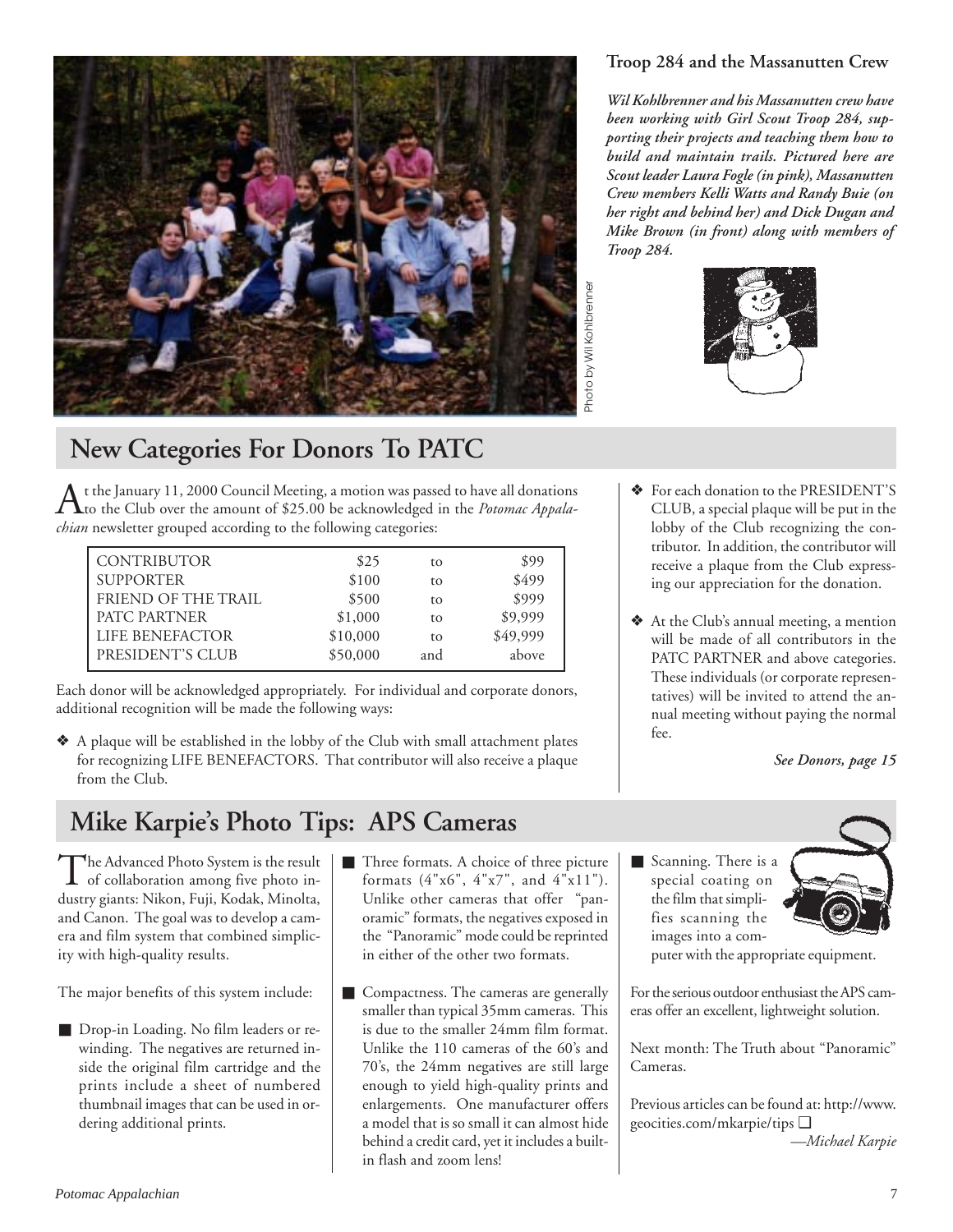#### **Charlottesville Chapter**

The Charlottesville Chapter hikes every Saturday, summer, winter and in between. Hikes are about 8 miles. Trail maintenance is usually done on the last Saturday of the month. Meet at Sprint parking lot, 2307 Hydraulic Road at 9 a.m. with food and water for the day. We hike trails in the Southern, Central and occasionally Northern Districts of Shenandoah National Park, and in George Washington National Forest. INFO: Jere Bidwell 804/295-2143, John Shannon 804/293-2953 or Lois Mansfield 804/973-7184.

#### **North Chapter**

The North Chapter of PATC conducts monthly trail work trips on the Maryland and Pennsylvania sections of the Appalachian Trail (AT) and on the Pennsylvania sections of the Tuscarora Trail. We also lead hikes on these and other trails. Maryland AT work trips are generally held on the first and third Saturdays—contact Mark Mitchell (mdtrail@yahoo.com), 301/461-7048 for information. Pennsylvania work trips are generally held on the AT on the first Saturday and on the Tuscarora on the third Saturday—contact Charlie Irvin, 301/447-2848 or Pete Brown (peter.brown4 @worldnet.att.net) 410/343-1140. Pennsylvania AT work trips also include an optional Saturday night stay at the Gypsy Spring cabin. Dinner, breakfast, and camaraderie available. For information on upcoming hikes, contact Chris Firme (bncfirme @innernet.net) 717/765-4833. For general chapter information, contact chapter president Steve Koeppen (patcnorth@mail.com) 410/756-2916 or visit the North Chapter home page (www.patc. net/north\_ch.html).

## **Chapters**

#### **Northern Shenandoah Valley Chapter**

The Northern Shenandoah Valley Chapter sponsors hikes in national and state parks and forests in the Shenandoah Valley vicinity, open to the public, on a monthly basis except during the winter. Hikes are posted in the **Forecast.** Other activities are in the NSV Chapter Newsletter. For further information contact Martha Clark (mclark@visuallink.com) 540/ 665-2101.

#### **Southern Shenandoah Valley Chapter**

See **Forecast** (or our link from PATC website) for work trips and hiking events sponsored by the Southern Shenandoah Valley Chapter. Hikers from the DC area should allow about 3 hours to get to our region. INFO: in Harrisonburg, call Alvin 540/434-6244 or Lynn 540/234-6273; in Waynesboro, call Michael 540/943-8695; in Staunton, call Doris 540/885-4526.

#### **West Virginia Chapter**

Chapter meeting at Highacre on the first Wednesday of the month; see **Forecast** for up-coming activities. For further information on chapter activities or to receive the chapter newsletter contact Jane Thompson 301/ 865-5399.

#### **Ski Touring Section**

The Ski Touring Section has served since 1974 to introduce Washington area residents to cross-country skiing and to provide cross-country skiing opportunities to experienced skiers. The Section sponsors winter weekend ski trips for all levels of skiers to nearby mountains in Maryland, West Virginia and Pennsylvania, as well as periodic social events year round. INFO: Katherine Stentzel 703/781-3249.

#### **Mountaineering Section**

We're a diverse group of local Washington, DC area climbers. Young and old, male and female, crag rat, sport climber, and alpinist, active and armchair types — we all enjoy climbing in its many varieties. We also share common interest in promoting safe climbing, conserving the outdoors, developing new climbers' skills, representing the Washington area climbing community, and having fun! We provide instruction for those who want to learn the basics — we're not a school, but we can get you started. We go climbing, either locally or further afield, nearly every weekend. In the winter we organize trips to the Ice Festivals in the Adirondacks and the White Mountains for beginning and advanced ice climbers. For further information contact Ozana Halik (mrkayak2@AOL) 703/ 242-0177.

#### **PATC Midweek Hikes**

PATC's **Vigorous Group** hikes 8-10 miles at a fast pace; and the **Easy Hikers** hike 5-8 miles on trails with little elevation change. See below for scheduled trips; check the weekly tape (703/242-0965) on Thursday or Friday for any changes or additions.

#### **Other Clubs' Hikes**

Capital and Wanderbirds hike on Sundays, traveling by bus and leaving from downtown, with suburban stops as well. Center Club, Northern Virginia Hiking Club and Sierra Clubs hike on both Saturdays and Sundays using carpools, which often leave from a suburban Metro stop. Schedules are available at PATC Headquarters and are published in area newspapers on Fridays.

## KEY to Forecast Activities

**All events are marked for easy identification.** Late changes or cancellations are listed on the weekly information tape (703/242-0965), which is updated on Sunday evening for the following seven days. The Forecast can also be found on PATC's Web site at http://www.patc.net

- ` **Hiking Trips**
- **Backpacking Trips**
- } **Trail Work Trips**
- **Cabin/Shelter Work Trips**
- ❖ **Special Events**

#### **Meetings**

**Cross-Country Skiing**

**Note to all hike leaders:** Please ask nonmembers on your hike if they would like to join PATC, then get names and addresses so a Club volunteer can send them information packets. Thanks!

#### **Meetings**

Meetings are held at PATC HQ, 118 Park Street, S.E.,Vienna, VA unless otherwise noted.

#### **Trail Patrol - First Tuesday**

7:30 p.m. Trail Patrol volunteers are PATC's goodwill trail ambassadors to the hiking public. They provide a visible, reassuring presence on the trails, educating the public on good hiking practices, minimum impact hiking and camping ethics. Patrol members are trained in land navigation, emergency procedures, radio communications and personal equipment. All patrol volunteers are also expected to become certified in a recognized basic first aid course. Some equipment and uniform items are provided upon completion of training. INFO: Mickey McDermott 703/866-0928 or see PATC's website (http://www.patc.net/patrol.html).

#### **New Members (PATC) - First Wednesday**

7:30 p.m. Curious about the Club? Want to learn more? The best way is to attend a New Members Meeting (but you don't have to be new to qualify). Attend the meeting and find the mysteries of PATC revealed in full. Refreshments will be served. Directions to PATC: Take Rt.123 into Vienna, VA and turn east on Park St.(Rt.675) to 118 Park St. on your left. INFO: Terry Cummings (TCIVP@mindspring.com) 410/489-4594.

### **Meetings**

## **Shenandoah Mountain Rescue Group**

**(New Members meeting) - Second Monday** 7:30 p.m. New members meeting. INFO: SMRG Operations 703/255-5034, then press #5.

#### **PATC Council - Second Tuesday**

7:00 p.m. sharp. The PATC Council meets the second Tuesday of every month to conduct business of the Club. All members are welcome. INFO: Wilson Riley (wriley1226@aol.com) 703/242-0693 x11.

#### **Mountaineering Section - Second Wednesday**

8:00 p.m. Second Wednesday of every month. INFO: Greg Christopulos (greg.christopulos@ do.treas.gov) or see PATC's website (http:// www.patc.net/mtn\_sect/).

#### **The Futures Group - Third Tuesday**

7:00 p.m. Meets to research, develop, and recommend to membership changes to PATC organization, constitution, and bylaws in order to meet challenges of the new century. PATC members welcomed. INFO: Gerhard Salinger (evger@ erols.com) or Walt Smith (wsmith@visuallink.com), Co-Chairs.

#### **Shenandoah Mountain Rescue Group (Business meeting) - Last Tuesday**

7:30 p.m. Meet in conference room. INFO: Martin Juenge (mjuenge@rpihq.com) 703/255-5034 then press #5.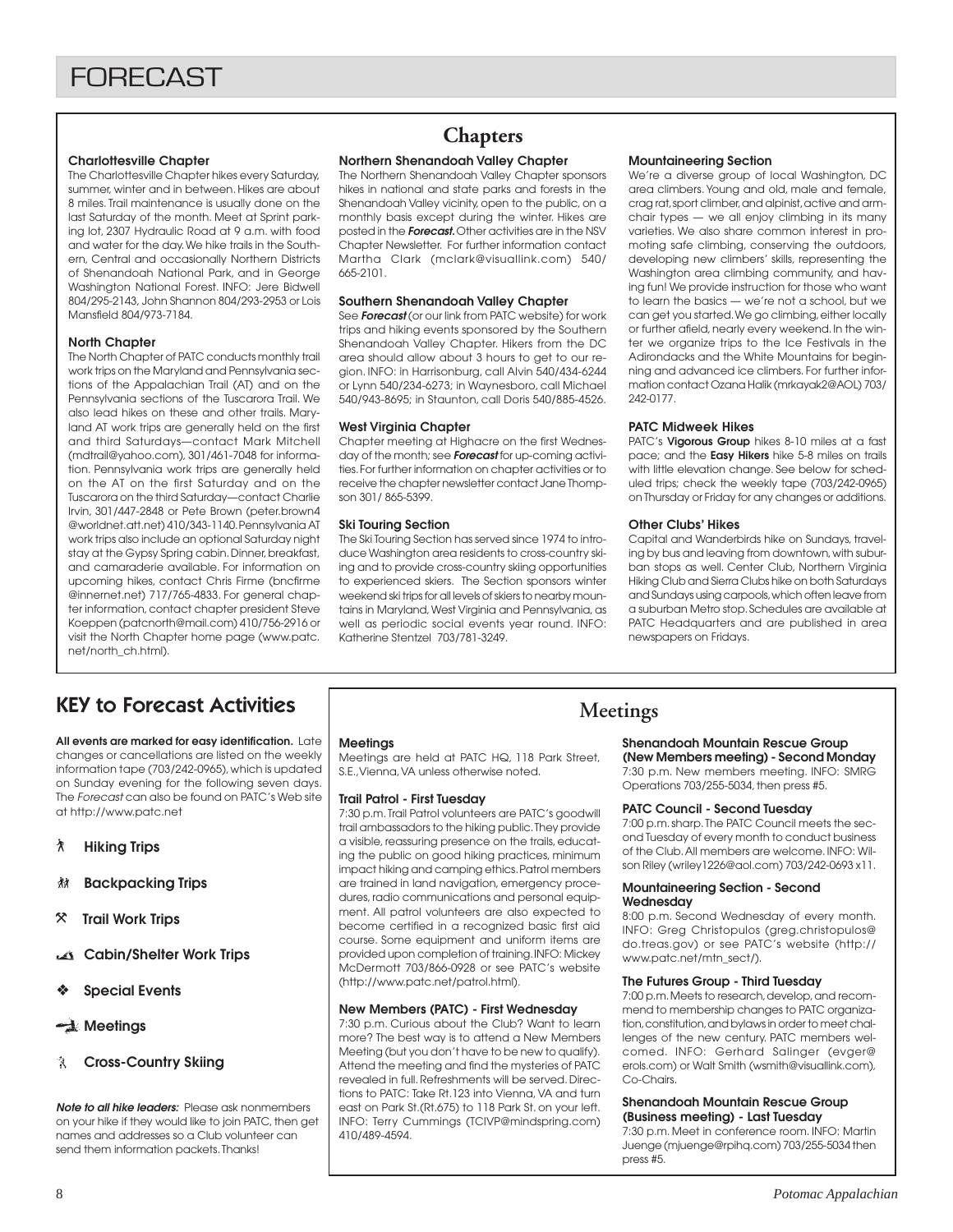## **FORFCAST**

## **March**

#### **1 (Wednesday) DEADLINE - April Potomac Appalachian Headquarters, Vienna, VA**

5:00 p.m. All items for the next issue of the PATC newsletter must be submitted on disk if possible to headquarters, or via e-mail or e-mail attachment to jnsbianca@home.com. Allow one week for postal service delivery.

#### **1 (Wednesday)**

**MEETING - New Members (PATC), 7:30 p.m.** 

#### **1 (Wednesday)**

#### ` **HIKE - Easy Hikers Wakefield/Lake Accotink Parks, Fairfax, VA**

A mostly flat 6 mile circuit hike. Lunch option at nearby Kilroy's restaurant, 5250 Port Royal Road. Meet at Wakefield Park at 10:00 a.m. Beltway exit 5, Braddock Road, West then 1/8 mile right to park entrance road and first parking lot on left adjacent to ball fields. We go rain or shine and a reservation is not needed. Please, no pets. INFO: Henri Comeau (henricomeau@ aol.com) 703/451-7965.

#### **1 (Wednesday) Trekking Nepal, 7:00-8:30 p.m. Rockville Hudson Trail Outfitters**

Whether you have thought about traveling to Nepal or you just want to know more about the region, Hudson Trail Outfitter employee Judy Zouck has traveled to Nepal twice and is full of information to share with you. Judy will present a slide show and will provide you with basic information to get you started on your planning for your trip. INFO: Eric Stalzer 301/ 840-0650, Ext 26.

#### **2 - 5 (Thursday - Sunday) SKI TRIP - Tug Hill Ski Mini-Week #3 Tug Hill, Upstate NY**

Join a dozen XC skiers enjoying the likely late lakeeffect snowfall and cooler temperatures endemic to this area, as we stay at the All Season's Lodge in Sandy Creek (next to Lake Ontario). Options include: backcountry skiing; just touring the many trails in nearby Winona State Forest; or the commercial trails of Salmon Hills and Osceola STCs. Expect trip cost of \$100 (\$105 non-member), including 3 nights of lodging. INFO: Doug Lesar 301/587-8041.

#### **4 (Saturday)** } **TRAIL WORK TRIP - South Mountaineers Appalachian Trail, MD**

Join the South Mountaineers as they kickoff their 7th year of trail stewardship. Novices very welcome. We perform tread repair, blazing, blowdown removal, relocation work, or weeding; just anything that needs to get done on the AT or Catoctin Trail west of Frederick, MD. Bring water, lunch, gloves, sturdy boots and spunk. INFO: Mark Mitchell (mdtrail@yahoo. com) 301/461-7048.

#### **4 - 5 (Saturday - Sunday) CLASS - Wilderness First Aid Annandale, VA**

A program of the Wilderness Safety Council, this eighteen-hour class includes classroom study, hands-on practice, and results in a two-year certification. The cost is \$140. Registration is limited to 25 people. More information and registration at: http://wfa.net. INFO: Christopher Tate 703/836-8905.

#### **4 - 5 (Saturday - Sunday) 然 BACKPACK - Assateague Island Chincoteague, VA**

Twenty-six mile circuit hike on Assateague Island. Saturday we will begin the hike in the National Wildlife Refuge in Chincoteague, Va. and hike into the National Seashore in Maryland where we will camp on the beach. This is a strenuous hike. Besides the distance, we will need to carry all our water, and hiking on the beach tends to raise blisters. On the other hand, we can expect to see lots of wildlife including the famous Assateague Island ponies. INFO: Dave Wilcox (davewillcox@worldnet. att.net) 703/212-0991.

#### **4 - 5 (Saturday - Sunday)** } **TRAIL WORK TRIP - North Chapter Appalachian Trail, PA**

Meet at US 30 and PA 233 at the parking lot of Caledonia State Park. Departure 9:00 a.m. sharp. INFO: Charlie Irvin 301/447-2848.

### **4 - 5 (Saturday - Sunday)**

#### **SHELTER WORK TRIP - Ed Garvey Memorial Shelter**

#### **South Bowie, MD**

The logs have been delivered. Work continues every weekend through mid-March with something for everyone — young/old, skilled/unskilled; and a fire pit is available to warm food or water for hot chocolate/cider—(of course, the best way to keep warm is by peeling logs). Work begins at 9:00 a.m. —stay as long as you like. Bring work gloves, lunch, snacks and water. Tools are provided. Directions from Bowie, MD / Rte 50: 301 South about 5 miles; cross Rte. 214 and pass Wawa store on left; left on Queen Ann Rd. for 2.5-3 miles passing green 4-H sign; cross tiny bridge and take immediate right onto gated, gravel road and drive about 100 yards; the shelter is in field on right side of gravel road. We have permission to be at the worksite for scheduled work trips despite the 'No Trespassing' sign. INFO: Frank Turk (Frankturk@aol.com) 301/249- 8243.

#### **7 (Tuesday)**

**MEETING - Trail Patrol, 7:30 p.m.** 

#### **8 (Wednesday)**

**MEETING - Mountaineering Section, 8:00 p.m.**

#### **8 (Wednesday) CLASS - The Grande Traverse des Alpes (REI) REI, Baileys Crossroads, VA**

7:30 p.m. Much like the European version of the Appalachian Trail, the Grande Randonee 5 is a spectacular long distance hiking route that runs the length of Europe, from the North Sea to the Mediterranean. The section that begins at the base of Mont Blanc and traverses the French Alps south to the Mediterranean is referred to as the Grande Traverse des Alpes. Truly off the beaten path, this is a part of France one is unlikely to experience any other way. Join Andrea Ellison, of Distant Journeys for an evening's trek across the high peaks and timeless rural villages between Chamonix and the sea. INFO: REI 703/379-9400.

#### **8 (Wednesday)** ` **HIKE - Easy Hikers Prince William Forest Park, VA**

About 5 miles. Meet at 10:00 a.m. at Turkey Run Education Center in the park. From the Beltway, take I-95 south 19.8 miles to exit 150B, route 619 west. Second right into park entrance. First left on Park Scenic Drive. Pass parking areas A, B, and C. After 1.8 miles on Park Scenic Drive take left fork toward Turkey Run for half mile to right turn on Turkey Run Road. Half mile to parking at Turkey Run Education Center. Bring lunch. In case of doubtful weather or for INFO: John or Suzanne Kominski 703/751-3026.

#### **8 (Wednesday) Trekking Nepal, 7:00-8:30 p.m. Fairfax Hudson Trail Outfitters**

Whether you have thought about traveling to Nepal or you just want to know more about the region, Hudson Trail Outfitter employee Judy Zouck has traveled to Nepal twice and is full of information to share with you. Judy will present a slide show and will provide you with basic information to get you started on your planning for your trip. INFO: Eric Stalzer 301/840- 0650, Ext 26.

#### **9 (Thursday)**

#### **CLASS - The Grande Traverse des Alpes (REI) REI, College Park, MD**

Same as above, except at College Park. INFO: REI 301/ 982-9681.

#### **9 (Thursday)**

#### **MEETING - Family Program Planning PATC HQ, Vienna, VA**

7:30 p.m. Help us plan year 2000 PATC activities for kids, teens, and families. INFO: Terry Cummings (tcivp@mindspring.com) 703/777-1066.

#### **9 (Thursday)**

#### **Trekking Nepal, 7:00-8:30 p.m.**

#### **Towson Hudson Trail Outfitters**

Same information as above on Wednesday March 8, except at the Towson store. INFO: Eric Stalzer 301/840- 0650, Exr 26.

#### **11 (Saturday)**

#### ` **HIKE - WV Chapter, Massanutten Trail Series #3 Massanutten Mountain, VA**

Third in the Massanutten East series. We're halfway done! This trail will be approximately 9.3 miles. 1200 foot elevation gain. INFO: Susan Bly (sbly@shepherd. edu) 304/258-3319.

#### **11 (Saturday)**

#### ` **HIKE - Tibitt Knob/Big Schloss Shenandoah County, VA**

Kicking off a series of hikes covering various areas in the George Washington National Forest, we will do an 11 mile hike in Wolf Gap Recreation Area. This out and back hike will traverse Tibitt Knob and Big Schloss, both with panoramic views of Trout Run Valley and the surrounding peaks. Elevation gain of about 1600 feet. Meet at Vienna Metro at 8:00 a.m. INFO: Todd Birkenruth (birky@earthlink.net) 703/318-7735.

#### **11 (Saturday)**

#### } **TRAIL WORK TRIP - Massanutten Crew Massanutten Mountain, VA**

We'll return to the Sidewinder Trail near Elizabeth Furnace to rechannel a clogged drainage system. We'll rebuild the tread after many years during which heavy runoff used the trail tread instead of the drain. INFO: Wil Kohlbrenner (wmaxk@shentel.net) 540/477-2971.

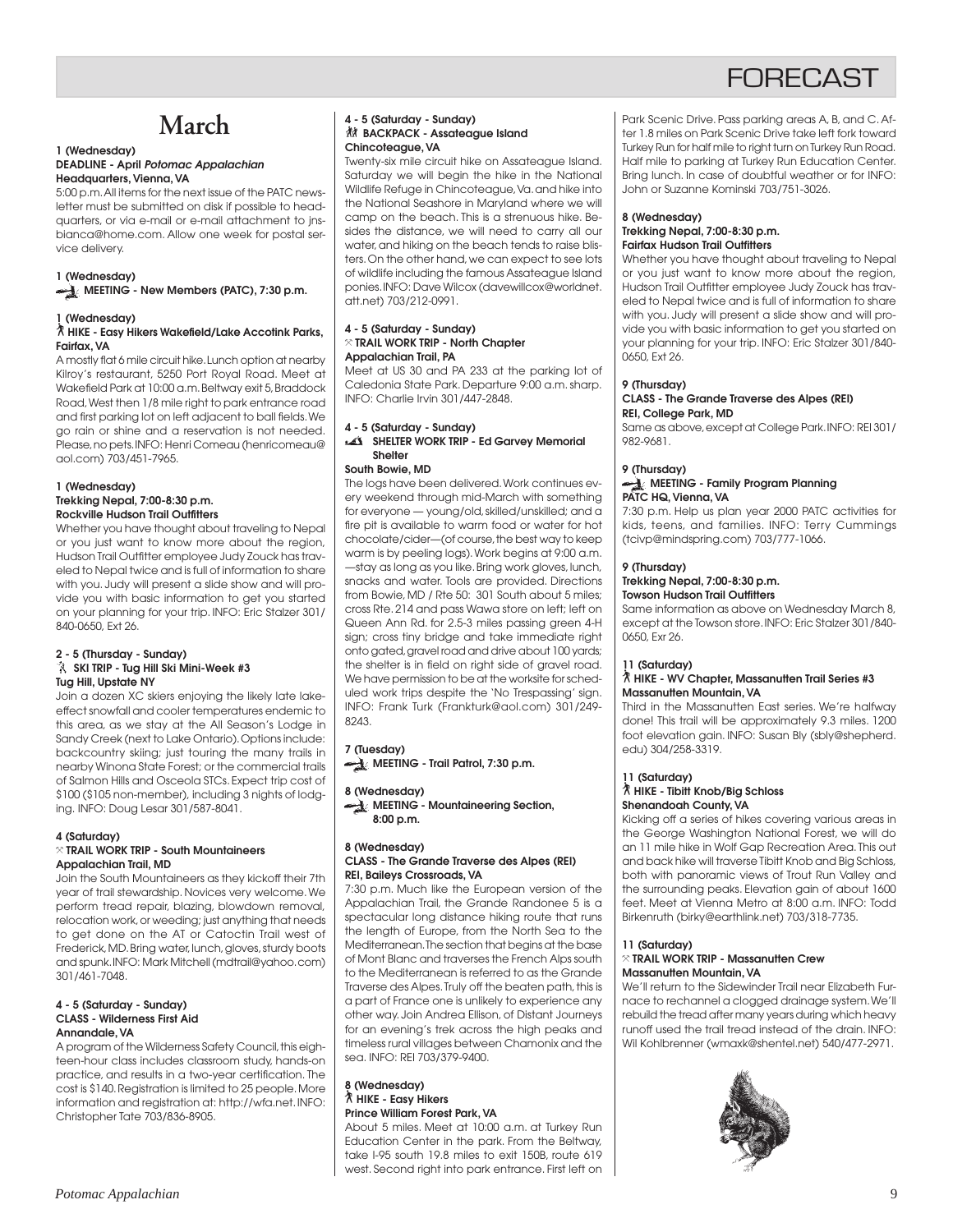## **FORECAST**

#### **11 (Saturday)**

#### ` **HIKE - Northern Shenandoah Valley Chapter Shenandoah National Park, VA**

Join NSVC's History Hiker Jack Reeder's Knee-Walking, Eye-Poking, Head-Slapping, Foot-Grabbing, Belly-Crawling, Mystery Bushwhack to our old environs near Beahms Gap. This one begins on Skyline Drive and descends east about a mile to what is one of the few meadows remaining in the Park. See geology at its finest, including a hole in the ground, and Cat Rock. Stop and have lunch with some old-timers (if we can find them) located in what will be one of the worst, most dense, and impossible traverses of tangle we have ever encountered. This is for those who like challenges. Limited to the first 12 who apply. Allow 3-5 hours. Trip will NOT proceed if it is snowing, or there is snow on the ground, or raining, or recent rain, due to the thickets we will encounter en route. Bring lunch, water, wear layered old clothing. Reservations/INFO: Martha Clark (mclark@visuallink. com) 540/665-2101.

#### **11 - 12 (Saturday - Sunday) CABIN WORK TRIP - Vining Tract Crew Vining Tract, Lydia, VA**

The Vining Tract crew meets the second weekend of every month to work on various projects, ranging from cabin repairs on any of the four rental cabins, to trail work and land management projects, to shoring up historic structures around the property. We're now relocating and rebuilding an old barn for eventual use as an overseers' refuge. Come join us and raise a hammer, a paintbrush, or loppers, as well as a beer or two, in the cause. Overnight at Conley and Wineberry. INFO: Larry Lang 703/631-9278 or Hugh Robinson 703/525-8726.

#### **11 - 12 (Saturday - Sunday) CABIN WORK TRIP - Blackburn Trail Center Round Hill, VA**

We are back on the job!! and we hope that you will be also!! We plan to finish the Blackburn renovation project late this year but still have lots to do and we need your help. The big jobs for this spring will be the installation of our standing seam metal roof, building sixteen new bunks, installing a new section of staircase, some interior trim work, sanding, painting, and basement digging (call Chris about this last one). Reservations/INFO: Chris Brunton 703/560-8070 or Bruce Clendaniel 410/820-7550.

#### **11 - 12 (Saturday - Sunday)** } **TRAIL WORK TRIP - Cadillac Crew Shockeysville, VA**

Join us at Shockeys Knob where we're working on the Tuscarora Trail relocation. This weekend, we're going to check old trail for blowdowns and clear the leaves out of the drains. We'll also start cutting new tread for a new section out to Shockeysville Road. Bring a lunch and water for Saturday noon. Community dinner on Saturday night. Overnight at a local cabin. INFO: Fran Keenan (outdoorsnow@ mgfairfax.rr.com) 703/938-3973 or Jon Rindt (jkrindt@ erols.com) 540/635-6351.

#### **11 - 12 (Saturday - Sunday) CABIN WORK TRIP - Tulip Tree Cabin Shaver Hollow, VA**

Have you ever made a half-lap joint held together with a wooden peg, or cut a birds mouth in a round rafter? Well "it ain't rocket science" but it is an art, a very complex art. There are no flat, or straight, or square surfaces to measure from. How do you do it and make everything fit tight? Join our crew at Tulip Tree Cabin and find out how we do it. There is no experience necessary. We can use all skill levels. INFO: Charlie Graf 410/757-6053.

#### **11 - 12 (Saturday - Sunday)**

#### **SHELTER WORK TRIP - Ed Garvey Memorial Shelter**

#### **South Bowie, MD**

The logs have been delivered. Work continues every weekend through mid-March with something for everyone — young/old, skilled/unskilled; and a fire pit is available to warm food or water for hot chocolate/cider — (of course, the best way to keep warm is by peeling logs). Work begins at 9:00 a.m. — stay as long as you like. Bring work gloves, lunch, snacks and water. Tools are provided. Directions from Bowie, MD / Rte 50: 301 South about 5 miles; cross Rte. 214 and pass Wawa store on left; left on Queen Ann Rd. for 2.5-3 miles passing green 4-H sign; cross tiny bridge and take immediate right onto gated, gravel road and drive about 100 yards; the shelter is in field on right side of gravel road. We have permission to be at the worksite for scheduled work trips despite the 'No Trespassing' sign. INFO: Frank Turk (Frankturk @aol.com) 301/249-8243 or Jim Skinner (Jskinner @erols.com) 301/588-8607.

#### **13 (Monday) MEETING - New members (Shenandoah Mountain Rescue Group), 7:30 p.m.**

### **14 (Tuesday)**

**MEETING - PATC Council, 7:00 p.m. sharp.** 

#### **14 (Tuesday)** ` **HIKE - Vigorous Hikers Sky Meadows State Park, VA**

Circuit hike from Sky Meadows State Park off Rt. 17 north of I-66. We'll do about 17 miles including an out and back on the AT and enjoy the expansive views from the upper part of the meadows. INFO: Cliff Noyes (cliff.noyes@juno.com) 703/4515181 before 9:30 p.m.

#### **15 (Wednesday)** ` **Hike - Easy Hikers Great Falls, VA**

Difficult Run loop. A scenic 4-5 miles over variable terrain. Meet at Great Falls Visitor Center at 10 a.m. Bring lunch and water. We go rain or shine and a reservation is not needed. Please, no pets. Henri Comeau (henricomeau@aol.com) 703/451-7965.

### **16 (Thursday)**

### ` **HIKE - In-between Hikers**

#### **Fountainhead Regional Park, 19875 Hampton Rd., Fairfax, VA**

A moderately-paced 8 miles near the Occoquan Reservoir. Mostly hilly terrain. (PATC Hikes in the Wash. Region, Part B, plus). Meet at first parking lot on the right, off of entrance road at 10:00 a.m. Bring lunch and water. We go rain or shine, and a reservation is not needed. INFO: Henri Comeau (henricomeau @aol.com) 703/451-7965.

#### **18 (Saturday)** ` **HIKE - North Chapter Link Trail, PA**

Link Trail Series #1. Tuscarora Trail to Meadow Gap (Pa. 475). 14.4 miles with an elevation change of 900 feet. A good hike with excellent views from the mountain tops. INFO: Chris Firme 717/765-4833 after 6:30 p.m.

#### **18 (Saturday)** } **TRAIL WORK TRIP - North Chapter Tuscarora Trail, PA**

For meeting place and other details, call Charlie Irvin, 301/447-2848.

## **18 (Saturday)**

#### } **TRAIL WORK TRIP - South Mountaineers Appalachian Trail, MD**

This is a great time of year to do trail work; cool with longer days. Join us for a fun, social and dirty event on the AT in Maryland. Bring water, lunch, gloves, and boots. We meet in Frederick County at 9:00 a.m. INFO: Mark Mitchell (mdtrail@yahoo.com) 301/461-7048.

#### **18 (Saturday)**

#### ` **HIKE - Natural History/Cultural Resources Central District, Shenandoah National Park, VA**

Bob Pickett brings in the heavy guns for a most unique hiking opportunity. Len Wheat, self-taught archeologist, historian, malusologist and SNP bushwhacker, leads us through the woods around Pocosin Hollow for an interesting off-trail adventure in search of steam engines, saw mills, home sites and cemeteries. If that's not enough, Steve Bair, SNP natural resource specialist, will also be joining us (and looking for surveyor's tapes). We will hike about four to six miles through the woods on what would have to be considered a moderately difficult hike. We will also keep our eyes open for the first bloodroot, hepatica, and snakes of the season. Reservations/INFO: Bob Pickett 301/681-1511.

#### **18 - 19 (Saturday - Sunday)** } **TRAIL WORK TRIP**

#### **Central District, Shenandoah National Park, VA**

Having a hard time getting out of the winter doldrums? (Want to know from whence came that term, "doldrums?") Well, at least you've built up your upper body strength, shoveling snow. Come out and help a crew of trailbuilders rebuild a section of the Appalachian Trail in Shenandoah National Park! That's right! Dig, again! Have fun, moving and sifting dirt back into the treadway. Meet at 9:30 a.m. on Saturday at the Timber Hollow Overlook on Skyline Drive. Overnight accommodations at Pocosin Cabin. Reservation/INFO: Don White (whitedh@hotmail. com) 703/443-1572.

#### **21 (Tuesday)** ` **HIKE - Vigorous Hikers Hawk Campground, WV**

Out and back hike from Hawk Campground off Rt. 55 just inside West Virginia. We'll go north on the Tuscarora Trail for about a 16-mile round trip. This is a very pretty area. INFO: Cliff Noyes (cliff.noyes @juno.com) 703/451-5181 before 9:30 p.m.

#### **22 (Wednesday)** ` **HIKE - Easy Hikers W&OD Trail, Arlington, VA**

Come join us for 4-5 miles on the W&OD Trail. Directions: From the Beltway take Rte. 50 or Arlington Blvd. east to Falls Church. Go right on George Mason Dr. Then right on Columbia Pike. Go to #4714, look for Goodwill store on left. Meet at 10:00 a.m. in parking lot ACROSS from the store next to Four Mile Run Dr. After the hike we will lunch at Pilin Thai Restaurant in Falls Church. INFO: Mary-Margaret McGrail 703/751- 8126 or Pat Flanigan 202/554-3775.

**23 (Thursday) MEETING - The Futures Group, 6:30 p.m.**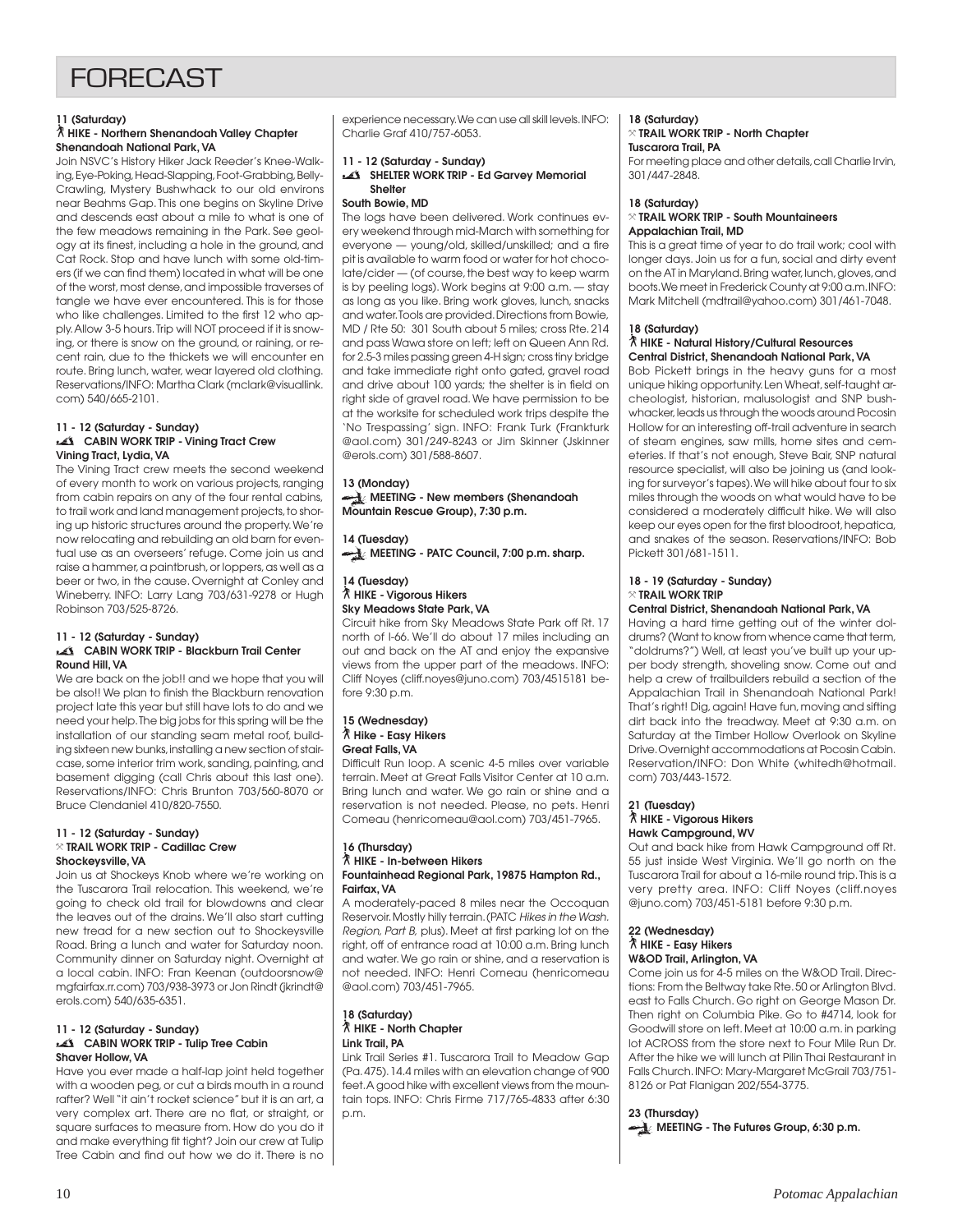## **FORFCAST**

#### **23 (Thursday)**

#### ` **HIKE - Northern Shenandoah Valley Chapter Big Schloss, George Washington NF, VA**

The original German settlers thought it was a castle in the sky. On March 23rd the Northern Shenandoah Valley Chapter will hike to one of the most outstanding rock formations in the valley. This six-mile hike is of moderate difficulty. We will start at the trailhead at Wolf Gap, hike up to the rocks, and then return the way we came. This is one of the few places in the Shenandoah where you can get an expansive panoramic view of the entire valley and of the Capon Valley in West Virginia. Bring warm clothes and a lunch, and enjoy the view as we stand on top of a castle in the sky. INFO: Lee Sheaffer (thumpers@ visuallink.com) 540/662-1524.

#### **25 (Saturday)**

#### ` **HIKE - Northern Shenandoah Valley Chapter Veatch Gap, Fort Valley, VA**

Beginning at the Veatch Gap parking area, a short distance east of Fort Valley Road, Rt. 678, we will hike with Bill Melson, geologist, up to Veatch Gap on Massanutten Mountain and a short distance south on the Massanutten Mountain Trail before returning to our cars. The estimated distance is about six miles. The many rock outcrops along the trails are of the famous sandstones of the 400 million year old Massanutten formation, the time of the first land plants. You will learn to read some of the evidence of these ancient times in the rocks. See beautiful anticlines created during the folding of the Appalachian Mountains 230 million years ago. We will follow a portion of Morgan's Road, a road built during the Revolutionary War. Bring water and lunch. RSVP/ INFO: Bill Melson (mcmelson@erols.com) 540/933- 6276.

#### **25 - 26 (Saturday - Sunday) CLASS - Land Navigation (REI) Baileys Crossroads and Prince William Forest Park, VA**

This comprehensive two day course teaches the skills necessary to use map and compass in an integrated land navigation system. The first day is spent in intensive classroom exercises. The second day is spent on and off-trail in Prince William Forest Park doing practical navigation exercises. The course fee of \$60 includes text, course materials, compass, map, and UTM grid reader. Saturday at REI Baileys Crossroads, Sunday at Prince William Forest Park. Register early. Space is limited. INFO: REI 703/379-9400.

#### **25 - 26 (Saturday - Sunday) CABIN WORK TRIP - Blackburn Trail Center Round Hill, VA**

We are back on the job!! and we hope that you will be also!! We plan to finish the Blackburn renovation project late this year but still have lots to do and we need your help. The big jobs for this spring will be the installation of our standing seam metal roof, building sixteen new bunks, installing a new section of staircase, some interior trim work, sanding, painting, and basement digging (call Chris about this last one). Reservations/INFO: Chris Brunton 703/560-8070 or Bruce Clendaniel 410/820-7550.

#### **25 - 26 (Saturday - Sunday) 然 BACKPACKING TRIP - GWNF George Washington National Forest, VA**

Spring is here and it's time to hike. Depending on weather and group size we'll head west for one of several locations in the George Washington National Forest in Virginia. Planning a moderate total distance of 18 plus/minus miles. Depart Friday evening. INFO: John Koutze or Kathy McDermott 703/846-9207.

#### **25 - 26 (Saturday - Sunday)** } **TRAIL WORK TRIP - Cadillac Crew Thompson Hollow, Bentonville, VA**

Join the Cadillac Crew to help relocate the Tuscarora Trail off of a sunken roadbed. Bring a lunch and water for Saturday noon. Community dinner on Saturday night. Overnight at Chez Rindt. INFO: Fran Keenan (outdoorsnow@mgfairfax.rr.com) 703/938-3973 or Jon Rindt (jkrindt@erols.com) 540/635-6351.

#### **25 - 26 (Saturday - Sunday) CABIN WORK TRIP - Tulip Tree Cabin Shaver Hollow, VA**

The rafters are going up now and the board on board siding is being nailed up on the gable ends. It's really looking like a cabin now. Every trip we make now results in exciting progress toward completion. Don't dismay though, there are plenty of opportunities for you to join the Tulip Tree Cabin Crew before the cabin is finished. INFO: Charlie Graf 410/757-6053.

#### **28 (Tuesday) MEETING - Shenandoah Mountain Rescue Group (Business meeting), 7:30 p.m.**

#### **28 (Tuesday)** ` **HIKE - Vigorous Hikers MD/DC**

A 20++ mile circuit hike through a variety of parks in MD and DC. Should be excellent training for those planning to do PATC's Dogwood or the Sierra Club 100K hikes. Try it, you'll like it. INFO: Cliff Noyes (cliff.noyes@juno.com) 703/451-5181 before 9:30 p.m.

#### **29 (Wednesday) CLASS - Exploring the Chesapeake's Eastern Shore (REI)**

#### **REI, Baileys Crossroads, VA**

7:30 p.m. From the Bohemia to the Pocomoke and Parramore to Pungoteague, the Eastern Shore abounds with opportunities to hike, backpack, paddle, bike, bird, fish, and explore some of the finest natural areas and oldest historical sites in the Mid-Atlantic. Local explorer, Earth scientist and photographer, Ed Neville, will take us on an evening's photo tour of some of the Eastern Shore's most interesting and out-of-the-way recreation destinations. INFO: REI 703/379-9400.

#### **29 (Wednesday)** ` **HIKE - Easy Hikers Potomac Heritage Trail, VA**

Four to five miles on the Potomac Heritage Trail and Roosevelt Island. Meet at parking lot for Roosevelt Island. Drive north on G.W. Parkway or walk from Rosslyn Metro Station over pedestrian bridge across Parkway. Bring lunch and water. INFO: Henry Shryock 202/479- 4130 or Pauline LeMarie 202/484-2966.

#### **30 (Thursday) CLASS - Exploring the Chesapeake's Eastern Shore (REI) REI, College Park, MD**

Same as above, except at College Park. INFO: REI 301-982-9681.

**April**

#### **1 (Saturday) DEADLINE - May Potomac Appalachian Headquarters, Vienna, VA**

5:00 p.m. All items for the next issue of the PATC newsletter must be submitted on disk if possible to headquarters, or via e-mail or e-mail attachment to jnsbianca@home.com. Allow one week for postal service delivery.

#### **1 (Saturday)**

#### ` **HIKE - WV Chapter, Massanutten East series Massanutten Mountain, VA**

Our next to last hike in the Massanutten East series will involve some more grand views of the surrounding countryside. Don't miss out on this 9-mile hike as we approach Camp Roosevelt, one of the last remaining Civilian Conservation Corps camps. INFO: Susan Bly (sbly@shepherd. edu) 304/258-3319.

#### **1 (Saturday)**

#### } **TRAIL WORK TRIP - South Mountaineers Appalachian Trail, MD**

Don't be fooled, this is a work event of the South Mountaineers. But it's also a hobby ... maintaining the trails for hikers since 1993. Join our ranks and have fun with us in the woods; novices welcome. Bring water, lunch, gloves and boots. Tools provided. INFO: Mark Mitchell (mdtrail@yahoo.com) 301/461-7048.

#### **1 (Saturday)** ` **HIKE - Rattlesnake Den Shenandoah National Park, VA**

Dr. Isa Lye, a renowned herpetologist whose work on the Asian cobras is the world standard among scholars, and who is now a visiting professor at the University of Virginia, has agreed to take us to explore a rattlesnake den in the Shenandoah National Park. Depending on the progression of spring, the snakes should just about be active at this time. Hike is limited to 15 adults, and some strenuous bushwhacking will be required. All participants must wear sturdy boots, leather work gloves, long pants, and longsleeved shirts. Dr. Lye will provide valuable information on the life and habits of the eastern United States' most famous pit viper. All interested inquiries should be made via e-mail only to: isalye@uva.edu or thumpers@visuallink.com.

#### **1 - 2 (Saturday - Sunday)**

#### **CABIN WORK TRIP - Blackburn Trail Center Round Hill, VA**

We are back on the job!! and we hope that you will be also!! We plan to finish the Blackburn renovation project late this year but still have lots to do and we need your help. The big jobs for this spring will be the installation of our standing seam metal roof, building sixteen new bunks, installing a new section of staircase, some interior trim work, sanding, painting, and basement digging (call Chris about this last one). Reservations/INFO: Chris Brunton 703/560-8070 or Bruce Clendaniel 410/820-7550.

#### **1 - 2 (Saturday - Sunday)** } **TRAIL WORK TRIP - North Chapter**

#### **Appalachian Trail, PA**

Join the North Chapter April Fools trail crew and cure that cabin fever you caught over the winter. We will meet at US 30 and PA 233 at the parking lot of Caledonia State Park. Departure 9:00 a.m. sharp. INFO: Charlie Irvin 301/447-2848.

#### **1 - 2 (Saturday - Sunday) CLASS - Wilderness First Aid Annandale, VA**

A program of the Wilderness Safety Council, this eighteen-hour class includes classroom study, hands-on practice, and results in a two-year certification. The cost is \$140. Registration is limited to 25 people. More information and registration at: http://wfa.net. INFO: Christopher Tate 703/836-8905.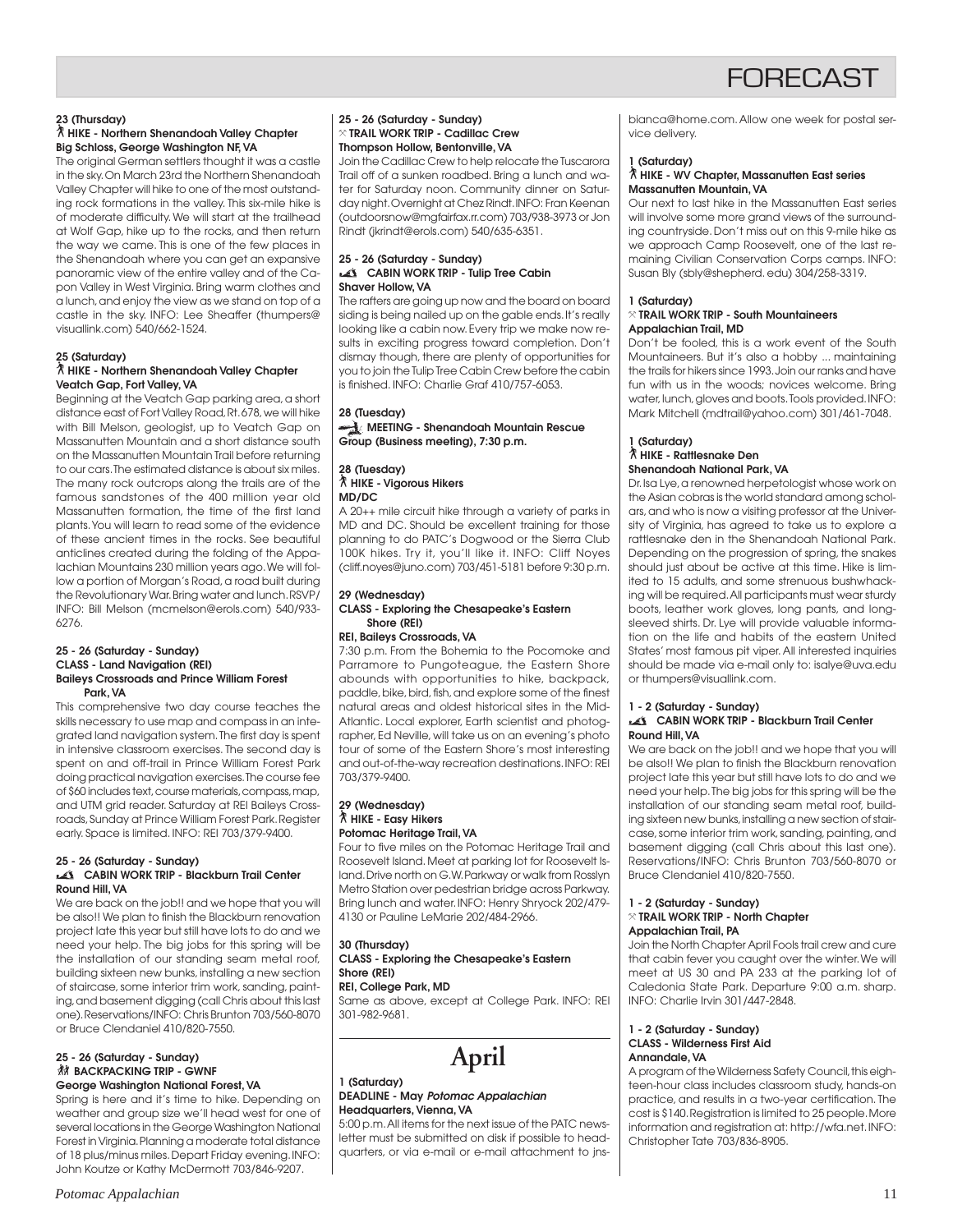## **FORFCAST**

**4 (Tuesday)**

**MEETING - Trail Patrol, 7:30 p.m.** 

## **4 (Tuesday)**

#### ` **HIKE - Vigorous Hikers Massanutten Mountain, VA**

13-mile end to end hike along the western ridge of Massanutten Mountain, following the now traditional Dogwood Route. We'll try for a brisker pace than normal on this one (17-18 minute mile). INFO: Cliff Noyes (cliff.noyes@juno.com) 703/451-5181 before 9:30 p.m.

### **5 (Wednesday) MEETING - New Members (PATC), 7:30 p.m.**

#### **8 (Saturday)** ` **HIKE - North Chapter Link Trail, PA**

Link Trail Series #2. Meadow Gap (Pa 475) to State Games Land parking area for the Butler Knob section. (Pa 829). 6.0 miles with an elevation change of 300 feet. This is a short hike and for those who might be train buffs, there will be a stop at Orbisonia to see a narrow gauge steam engine in action. Also still in existence is the round table for turning steam locomotives in the yard. Hike followed by supper at a local restaurant. Come on out and enjoy the local history at its finest. INFO: Chris Firme 717/765- 4833 after 6:30 p.m.

#### **8 (Saturday)** } **TRAIL WORK TRIP - Massanutten Crew Massanutten Mountain, VA**

We'll continue to rebuild the sidehill tread of the Massanutten East Trail between Waterfall Mountain and the Scothorn Gap Trails. Hard work, but easy hiking to get there. INFO: Wil Kohlbrenner (wmaxk@shentel.net) 540/477-2971.

#### **8 - 9 (Saturday - Sunday) CABIN WORK TRIP - Vining Tract Crew Lydia, VA**

The Vining Tract crew meets the second weekend of every month to work on various projects, ranging from cabin repairs on any of the four rental cabins, to trail work and land management projects, to shoring up historic structures around the property. We're now relocating and rebuilding an old barn for eventual use as an overseers' refuge. Come join us and raise a hammer, a paintbrush or loppers, as well as a beer or two, in the cause. Overnight at Conley and Wineberry. INFO: Larry Lang 703/631-9278 or Hugh Robinson 703/525-8726.

#### **8 - 9 (Saturday - Sunday) CABIN WORK TRIP - Tulip Tree Cabin Shaver Hollow, VA**

We're raising the roof! It's hard to predict exactly what we will be doing this weekend but it is a pretty sure bet that it is going to be mostly on the roof. If you are inclined to be fearless and like high places have we got a job for you! There will be a few jobs on the ground too for those of you like me that have a healthy respect for heights. Wherever you end up working, you can be assured that it will be interesting, exciting, and fulfilling. INFO: Charlie Graf 410/ 757-6053.

#### **10 (Monday)**

**MEETING - New members (Shenandoah Mountain Rescue Group), 7:30 p.m.**

#### **11 (Tuesday) MEETING - PATC Council. POSTPONED.** The PATC Council meeting has been moved to Sat-

urday, April 15 at the Vining Tract. Time - TBA.

#### **11 (Tuesday)** ` **HIKE - Vigorous Hikers Massanutten Mountain, VA**

A 13-mile brisk (17-18 minute mile) end to end hike along the eastern ridge of Massanutten Mountain south of Elizabeth Furnace. INFO: Cliff Noyes (cliff.noyes@juno.com) 703/451-5181 before 9:30 p.m.

#### **12 (Wednesday) MEETING - Mountaineering Section, 8:00 p.m.**

#### **15 (Saturday) MEETING - PATC Council Vining Tract, Lydia, VA**

Time - TBA. This meeting was rescheduled from Tuesday, 04/11.

#### **15 (Saturday)** } **TRAIL WORK TRIP - South Mountaineers Appalachian Trail, MD**

You may find this day less taxing if you spend it in the woods with the South Mountaineers. Trail maintenance is FUN, a hobby for many, certainly not like doing taxes. Novices welcome. Bring water, lunch, gloves and boots. Tools provided. INFO: Mark Mitchell (mdtrail@yahoo.com) 301/461-7048.

#### **15 (Saturday) CLASS - Outdoor Leadership & Wilderness Risk Management (REI) REI, Baileys Crossroads, VA**

#### 10:30 a.m.- 4:30 p.m. This class looks at the other side of wilderness survival skills: avoiding the survival situation. This class covers planning, preparation, safety management, risk assessment, time control planning, and leadership. The class is taught by Christopher Tate, Director, Wilderness Safety Council. The course fee is \$75, and includes text, course materials, and a copy of Outdoor Leadership, by John Graham. Registration/INFO: REI 703/379-9400.

#### **15 - 16 (Saturday - Sunday)** } **TRAIL WORK TRIP**

**Central District, Shenandoah National Park, VA** Having a hard time getting out of the winter doldrums? (Want to know from whence came that term, "doldrums?") Well, at least you've built up your upper body strength, shoveling snow. Come out and help a crew of trailbuilders rebuild a section of the Appalachian Trail in Shenandoah National Park! That's right! Dig, again! Have fun, moving and sifting dirt back into the treadway. Meet at 9:30 a.m. on Saturday at the Timber Hollow Overlook on Skyline Drive. Overnight accommodations at Pocosin Cabin. Reservation/INFO: Don White (whitedh@hotmail. com) 703/443-1572.

#### **15 - 16 (Saturday - Sunday) CLASS - Chainsaw Certification (ATC) Round Hill, VA**

PATC Overseers: ATC will be holding a chainsaw class April 15-16 at Blackburn Trail Center near Round Hill, Virginia. Anyone who still wishes to use a chainsaw on the AT and has not gone through a course in the last two years must complete the two-day class and be tested on their skills in the field. If you have chainsaw experience and are interested please call me ASAP. Class space is limited to 15 people. INFO: Heidi Forrest 703/242-0693 x12.

#### **18 (Tuesday) MEETING - The Futures Group, 7:00 p.m.**

#### **18 (Tuesday)** ` **HIKE - Vigorous Hikers Route 55, VA/WV line**

An 18-mile circuit hike from the Rt. 55 VA/WV line south down the valley to Waites Run and then north on the Tuscarora Trail with one foot in West Virginia and the other in Virginia. INFO: Cliff Noyes (cliff.noyes@ juno.com) 703/451-5181 before 9:30 p.m.

## **22 (Saturday)**

#### **SPECIAL EVENT - Earth Day Waynesboro, PA**

Earth day activities at Renfrew Park, Waynesboro, PA. INFO: Kathy Seiler 717/794-5628.

## **22 (Saturday)**

#### ` **HIKE - Northern Shenandoah Valley Chapter North District, Shenandoah National Park, VA**

The Peak. Join the NSVC on a six-mile hike of moderate difficulty; four miles on unmaintained trails and roads and ascending 2000 feet. We will hike the Mt. Marshall Trail from the Rt. 625 trailhead, west of Washington, VA, until we reach Thoroughfare Gap. We then follow abandoned trails up to the summit of The Peak, stopping at viewpoints. We will descend toward the trailhead by using old logging and farm roads on the south ridge of The Peak, passing through the site of the old "Peach Valley Orchard", and stopping enroute to see the ruins of the cottage Aubrey Miller Wood built around 1900. Sketch map and historical information provided. INFO: Walt Smith, (wsmith @visuallink.com) 540/678-0423.

#### **22 - 23 (Saturday - Sunday)**

#### **CABIN WORK TRIP - Tulip Tree Cabin Shaver Hollow, VA**

As we approach each new stage of construction of this beautiful cabin there is a sense that the hard part is over now and the next phase will be much easier and go much faster. WRONG! It is all hard work and it is all complicated by the fact that we are doing things that modern man has forgotten how to do. Join our crew in the final stages (last 2 years) of the construction of this marvel of ancient engineering. INFO: Charlie Graf 410/757-6053.

#### **25 (Tuesday)**

**MEETING - Shenandoah Mountain Rescue Group (Business meeting), 7:30 p.m.**

### **25 (Tuesday)**

### ` **HIKE - Vigorous Hikers**

#### **Carderock, MD**

A 16-mile out and back hike along the tow path from Carderock — to get the kinks out before the Dogwood. INFO: Cliff Noyes (cliff.noyes@juno.com) 703/ 451-5181 before 9:30 p.m.

#### **29 (Saturday)** ` **HIKE - WV Chapter Massanutten Mountain, VA**

Okay guys, you've made it this far. Now for the final hike in the MME series. We'll start at Camp Roosevelt (a Civilian Conservation Corps camp) and finish in New Market making this a 9.3 mile hike. 600 foot elevation gain. INFO: Susan Bly (sbly@shepherd. edu) 304/258-3319.

#### **29 (Saturday)**

#### } **TRAIL WORK TRIP - North Chapter Tuscarora Trail, PA**

For meeting place and other details, call Charlie Irvin, 301/447-2848.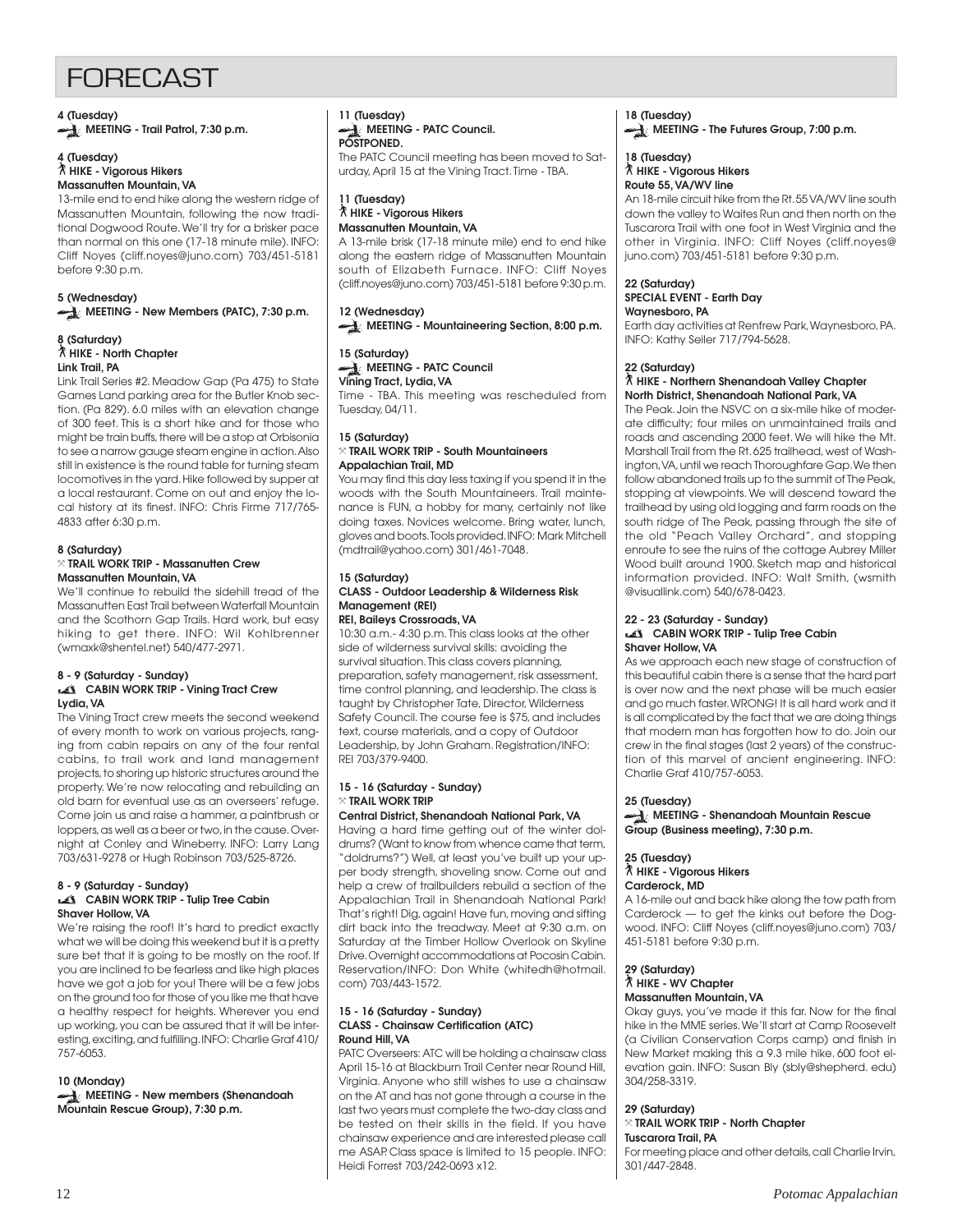### *Hot Mountain, from page 1* **A Rare and Special Treat**

Two more minutes down the trail, a bird was flushed from my right, flew across the trail, and landed in a mountain laurel bush five feet in front of me. I found myself looking into the large yellow eyes of a saw-whet owl, with the remains of a northern cardinal in its talons. It quickly flew another ten yards away and posed for us as we took many pictures and looked closely with our binoculars. This owl is an uncommon winter visitor to the Park and a very rare treat to see at any distance, no less this close! And with a cardinal in its talons—what a treat! To give you an idea how uncommon these owls are in the Park, a former Park naturalist, Terry Lindsay, has just authored a book, *Birds of the Shenandoah National Park,* in which he states, "I heard one once in fall near Camp Hoover, but I have yet to see one in the Park." Coincidentally, his recollection was from one of my monthly hikes, back in October of 1991!

Well, that bird sighting—a once in a lifetime event—made my hike. I didn't need to find anything more. But there was more in store. Not more than five minutes passed when I rapped on a tree with a cavity hole approximately twenty feet off the ground, like I always do. You never know what might appear. Out came a southern flying squirrel, the first one I've rousted in about two years. Not that flying squirrels are uncommon. In fact, studies have found that many eastern deciduous forests have more flying squirrels than gray squirrels. You just don't normally see them during the day.

### **Discovering the History of the Park's Former Inhabitants**

We traveled further into the Hazel Country area along the Hot Mountain-Short Mountain trail. This area was heavily populated during the early 1900's. And, although most of the homes were burned to the ground to prevent squatters from taking up residence at the time of the Parks' formation in 1935, the stone foundations and chimneys, stone walls and terraces, and overly mature apple trees show testament to their existence. Winter is the time of year to search for these cultural relics, and we were to see many signs of their habitation throughout the day, but let me tell you about our best find of the day.

If you look at the PATC Map #10 of the Central District, you'll notice the trail makes a large loop to the west near the northern end of the trail. You'll know when you get there by the heavy growth of young ailanthus (tree-of-heaven) shoots overcoming the former open grounds along the trail (the former road). We were initially drawn off the trail to the west of the loop to investigate a metal object some 30 yards distant that turned out to be a metal basket (trash burning?). As we meandered through the area, we noticed a chimney another fifty yards to our south. After some scrambling, we found ourselves at a home site with three stone foundations and two chimneys. It was challenging—and fun—guessing the history of the site. Perhaps this one had been added to over the years to accommodate a succession of generations who made this site their home. Further inspection of the largest stone fireplace showed where the original open hearth had been filled in to allow for a more modern stove duct. For some great reading about these former residents, you should look for Carolyn and Jack Reeder's *Shenandoah Secrets* or Darwin Lambert's *The Undying Past of the Shenandoah National Park.*

## **Other Finds**

Our venture contained more highlights. Two more bobcat and two sets of bear tracks later, we came across the remains of a raptor's dinner in the middle of the trail. The skull and a few feathers were all that was left of this prey, but it was enough for us to identify it as a yellow-bellied sapsucker, another winter visitor, this being one that will never return to its northern nesting grounds.

It was late in the afternoon as we bush-

whacked from the Nicholson Hollow trail, outside the Park boundary north to the former Pine Hill Gap road. Even here we came across tracks of our second ruffed grouse, a flock of about a dozen turkeys, and a fox.

All in all, quite a remarkable trip. It's funny, Kurt Rowan and I had a pre-hike goal of finding coyote tracks in the Park. We didn't find any, but you just never know what you're going to find when you go out in the woods.

*(You can look up my field notes for this trip, as well as others over the past, at* http://www. patc.net/pickett.html) ❑

*—Bob Pickett*

## **Backpacking 101**

A course for Beginning Backpackers (18 and over) presented by the PATC Trail Patrol. Learn how to enjoy overnight hiking in the backcountry safely, comfortably, and with minimum impact on the environment.

Classroom instruction—Monday, April 3 Practical instruction—April 8 and 9 Weekend Outing—May 6 and 7

There will be a fee for this course. For more information, call Kathleen Greve at 703/578-1312, weekdays 7-9 pm or e-mail at kgreve@erols.com

## **ARE YOU MOVING?!!**

Did you know that the Post Office charges PATC 50 cents every time they let us know a member has moved? You can help save money and get information to you faster just by telling us yourself.

Please fill out the following form and mail it to 118 Park Street, S.E., Vienna VA 22180-4609. You can also call Pat Fankhauser at 703/242-0693 or e-mail her at pfankh@erols.com.

\_\_\_\_\_\_\_\_\_\_\_\_\_\_\_\_\_\_\_\_\_\_\_\_\_\_\_\_\_\_\_\_\_\_\_\_\_\_\_\_\_\_\_\_\_\_\_\_\_\_\_\_\_\_\_\_\_\_\_\_\_\_

\_\_\_\_\_\_\_\_\_\_\_\_\_\_\_\_\_\_\_\_\_\_\_

Name:

 $\overline{\phantom{a}}$ 

 $\overline{\phantom{a}}$ 

Effective date of New Address:\_\_\_\_\_\_\_\_\_\_\_\_\_\_\_\_\_\_\_\_\_\_\_\_\_\_\_\_\_\_\_\_\_\_\_\_\_\_\_

Old Address:\_\_\_\_\_\_\_\_\_\_\_\_\_\_\_\_\_\_\_\_\_\_\_\_\_\_\_\_\_\_\_\_\_\_\_\_\_\_\_\_\_\_\_\_\_\_\_\_\_\_\_\_

New Address:\_\_\_\_\_\_\_\_\_\_\_\_\_\_\_\_\_\_\_\_\_\_\_\_\_\_\_\_\_\_\_\_\_\_\_\_\_\_\_\_\_\_\_\_\_\_\_\_\_\_\_

New Phone Number: \_\_\_\_\_\_\_\_\_\_\_\_\_\_\_\_\_\_\_\_\_\_\_\_\_\_\_\_\_\_\_\_\_\_\_\_\_\_\_\_\_\_\_\_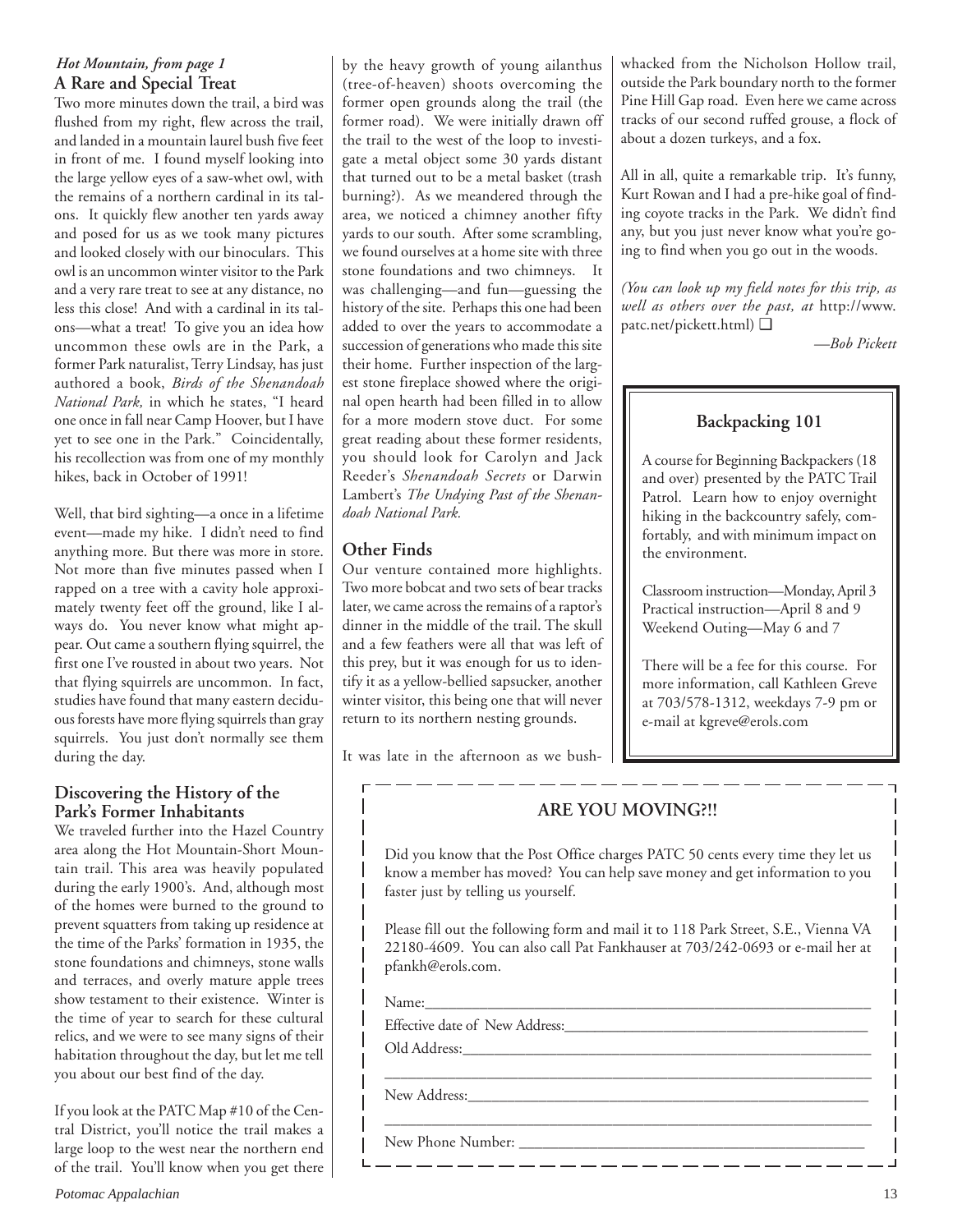

### **NEW NOTICES**

o d es

at

y

**FINANCE COMMITTEE SEEKS VOLUNTEER** with grant writing experience. If you have some experience writing grants and would like to help PATC, please contact John Richards, 703/642-1296 or ldapcr@aol.com.

**FOURTH YEAR OF THE KEYSTONE TRAIL CREW.** Keystone Trail Crew, sponsored by KTA, will be having three weeks of TrailCare in June. The workweek runs from Thursday through Monday. The dates are June 8 through 12, Quehanna Trail; June 15 through 19, Chuck Keiper Trail and June 22 through 26, Mid State Trail Southern Extension. Meals and lodging will be provided. If you can spare a week, volunteer a weekend, or come for just a day or two, please think about signing up. No volunteer will be turned away. Forward all inquiries to Joe Healey, 93 Cedarwood Drive, Laflin, PA 18702, e-mail jnlhealey@aol.com, or feel free to call him at 570/655-4979. Detailed information and a map directing you to the respective campsite/campsites will then be forwarded.

**A COOK IS NEEDED FOR THE ABOVE TIME FRAMES.** This is a paid position and all pots, pans, etc. will be supplied, although the cook will be responsible for the purchase of the food. Cost of the food can either be reimbursed after purchase or given up front as a lump sum. If you are interested or know of someone who is, please contact Joe at 93 Cedarwood Drive, Laflin, PA 18702, e-mail jnlhealey@aol.com, or feel free to call him at (570) 655-4979.

**HIKING PARTNERS WELCOME** to join PATC member for July-August trip to Colorado Weminuche Wilderness . Two or three night trip over continental divide trail with probable bushwhacking down drainage to hot springs. Dates approximately 7/31-8/3. Denver nearest airport. INFO: J Christian Adams, e-mail jcadams@erols.com

**LLAMAS FOR SALE:** a trail companion to help carry your gear. Please contact Noel Dingman for a visit to our farm. 301/831-1131, or halfaloaf@ accessa.net

**WANTED: PATC MEMBER WITH SALES EXPERIENCE** to review the PATC sales effort at the Vienna headquarters. For more details please call John Richards at 703/642-1296 or email to LDAPCR @aol.com

**SNP-PATC TRAIL CREW WEBSITES.** The trail crews in the three Districts of Shenandoah National Park are on the web. Visit the sites to find out about upcoming worktrips, to see photos of previous projects, or to learn about opportunities in the Park. The addresses for the web pages are: North District: http://www.patc.net/hoodlums/index. html Central District: http://sites.netscape. net/ kerrysnow/homepage and South District: http:// www.geocities.com/mkarpie/districtnews/ index.html

**LOST: SILVER ARROWHEAD NECKERCHIEF SLIDE,** 2 1/2" long, 1" wide, made with turquoise and coral. Lost Saturday, January 15 between Pen Mar Rd. and High Rock. If found, please contact or send to: Jeff Hollis, Rt. 4, Box 261, Martinsburg, WV 25401, 304/263-6974 day, 304/263-6140 evening.

**PA INDEXER WANTED.** Is there any member out there with a computer at home and e-mail who can type the indexes for each month's newsletter? I have done January & February and can e-mail you a copy to see how it is done. I would prefer to just have each month's list kept together. I can work the year's index together. You could e-mail the list back to me at the end of each month. Also needed is someone to type onto computer diskette the index from cards that already are in alpha order. Call Carol Niedzialek, Archivist, 301/ 439-1654.

## **VOLUNTEER OPPORTUNITIES**

**CALLING ALL PATC KIDS.** Do you have an interesting story to tell about a hike you took? Other kids in PATC want to hear from you. Send your stories to Potomac Appalachian Editor, PATC HQ, 118 Park Street, S.E., Vienna, Va. 22180.

**NEEDED: VOLUNTEER COORDINATOR—**a Club member to coordinate volunteer opportunities and place volunteers in jobs. There is currently no placement system to match volunteers with open tasks; you can devise and implement one. No experience needed, just a general understanding of Club activities and a willingness to work. Most work will take place at the headquarters in Vienna. Call Tom Johnson, vice president for volunteerism, at 410/647-8554, or e-mail him at johnts@erols.com.

**DISCOUNTS FOR HIKE LEADERS.** The PATC hikes committee will offer a \$60 discount (or 50% of the tuition, whichever is smaller) on Club-approved wilderness first aid or other applicable training courses to any leader who agrees to lead at least three official Club hikes in the 12 months that follow the training course. So if you have heard about a really terrific training course that might be of benefit to a hike leader, but hesitated to take it because of the cost, this offer might be right down your alley. For details, contact Tom Johnson at 410/647-8554, johnst @erols.com.

**THE SALES OFFICE** is looking for volunteers interested in working as little or as long as you can manage it— Monday through Friday between 9 and 5 p.m. If interested, please contact the Sales Coordinator, Maureen Estes, by either calling headquarters at 703/ 242/0693, ext. 19, or by e-mail at patcsales @erols. com.

**NOT INTERESTED IN WORKING OUTDOORS?** PATC has a continuous need for Headquarters Volunteers willing to help out with a variety of tasks—from manning the sales desk in the evening, to providing typing or office support. It takes a lot more than trail workers to keep the Club going! INFO: Wilson Riley (wriley1226@aol.com) 703/242-0693, Ext. 11.

**PATC OVERSEERS** get BIG discounts from the following merchants who support our volunteer programs: -Blue Ridge Mountain Sports (Charlottesville/ Tidewater)-20% -Hudson Trail Outfitters (DC Metro Region) 15% -The Trailhouse (Frederick, MD) 15% -Casual Adventures (Arlington, VA) 10% -Campmor (Mail Order via PATC HQ) 10%. Check the back page of the PA for the latest trail, cabin, and shelter overseer opportunities. And all PATC members receive a 10% discount from Blue Ridge Mountain Sports. Be sure to have your membership ID or overseer ID ready when you shop.

**SHENANDOAH MOUNTAIN RESCUE GROUP** (SMRG) is seeking people interested in wilderness search and rescue. New member orientation meetings are held every month at PATC headquarters. NO EXPERIENCE IS NECESSARY. INFO: SMRG Operations 703/255-5034, then press #5.

**TOOL ROOM VOLUNTEERS NEEDED** to help sharpen and maintain tools at PATC Headquarters. INFO: Pete Gatje 703/242-0693 x13.

## **HIKING VACATIONS DISCOVER THE NORTH UMBRIAN HERITAGE IN**

**ENGLAND.** An invitation to PATC members. Come and enjoy a leisurely guided hiking and sightseeing tour and explore the rich heritage of England's Border Country - from the Hills to the Sea, Romans and Christians, Castles and Battles, Stately Homes and the Great Outdoors. INFO: Derek Teasdale at Dteasdale1@aol.com or John Mason at 703/450- 5009 for local reference.

**DISCOVER THE LAKE DISTRICT IN ENGLAND.** An invitation to fellow PATC members. Come and enjoy a leisurely guided hiking and sightseeing holiday in this beautiful corner of England. It is an area of outstanding natural beauty-land of Wordsworth, lakes, and mountains. INFO: Derek Teasdale at Dteasdale1 @aol.com or John Mason at 703/450- 5009 for local reference.

### **MISCELLANEOUS**

**WANTED: PA CONTRIBUTOR IS LOOKING FOR CAM-ERA EQUIPMENT TO REPLACE WORN OUT GEAR.** If you have Canon or Nikon 35mm SLR camera bodies or lenses (non-auto focus is fine) gathering dust in your closet, give me a call. John (703) 938-6505 or luckj@juno.com

**I AM IN SEARCH OF PROPERTY, PREFERABLY IN VIR-GINIA,** in close proximity to the Appalachian Trail to be used as a retreat/hiker hostel. Existing buildings, barns, outbuildings, etc. are a plus, but not a necessity. If you know of property that meets these criteria, please contact me. INFO: Melody "Midnit" Blaney, 18393 Blueridge Moutain Road, Bluemont, Va. 20135, 540/554-8708, e-mail bearden @crosslink.net

**IF YOU'RE ABOUT TO CLEAN OUT YOUR LINEN CLOSET, DON'T THROW AWAY THAT OLD BATH TOWEL** that you're tired of looking at. Bears Den Hostel (owned and operated by ATC) will be happy to take it off your hands. The hostel provides bath towels for through-hikers, and after a hot summer, and a lot of sweaty hikers, our towels have more holes than towel. We are also in need of "loaner clothes" (t-shirts and shorts) that we also provide for the hikers while they are laundering their hiking duds. Please notify us if you have any of these items you would like to donate. On behalf of the Class of 2000 hikers, Thank You. INFO: Melody Blaney and Patti Landovek, Bears Den hostel, 18393 Blueridge Mountain Road, Bluemont, Va. 20135, 540/554-8708, bearden@crosslink.net

**CONSERVATION BUYERS WANTED:** PATC's Trail Lands Committee has a need for individuals interested in acquiring wilderness land to help insure the permanent protection of the trails in the PATC system. These private properties would be set aside for either the trail path itself or buffer land naturally preserving the trail environment. The buyer would have the option of placing a cabin on the land for the buyer's use and enjoyment, but the cabin would be sufficiently distant from the trail to insure privacy for both the cabin owner and the trail hiker. Donating a conservation easement over the property would result in the conservation buyer being entitled to take a significant tax deduction, while gaining the satisfaction of contributing to the perpetual preservation of a PATC trail. Inquires should be address to Phil Paschall, PATC Trail Lands Committee, 118 Park St, SE, Vienna, VA 22180.

Notices are published free of charge for PATC members only. PATC cannot vouch for any of the advertised items. No commercial advertisement or personal notices unrelated to hiking will be accepted. Deadline for inclusion is the first day of the month preceding issuance of the newsletter. Notices will be run for 3 months unless we are otherwise advised.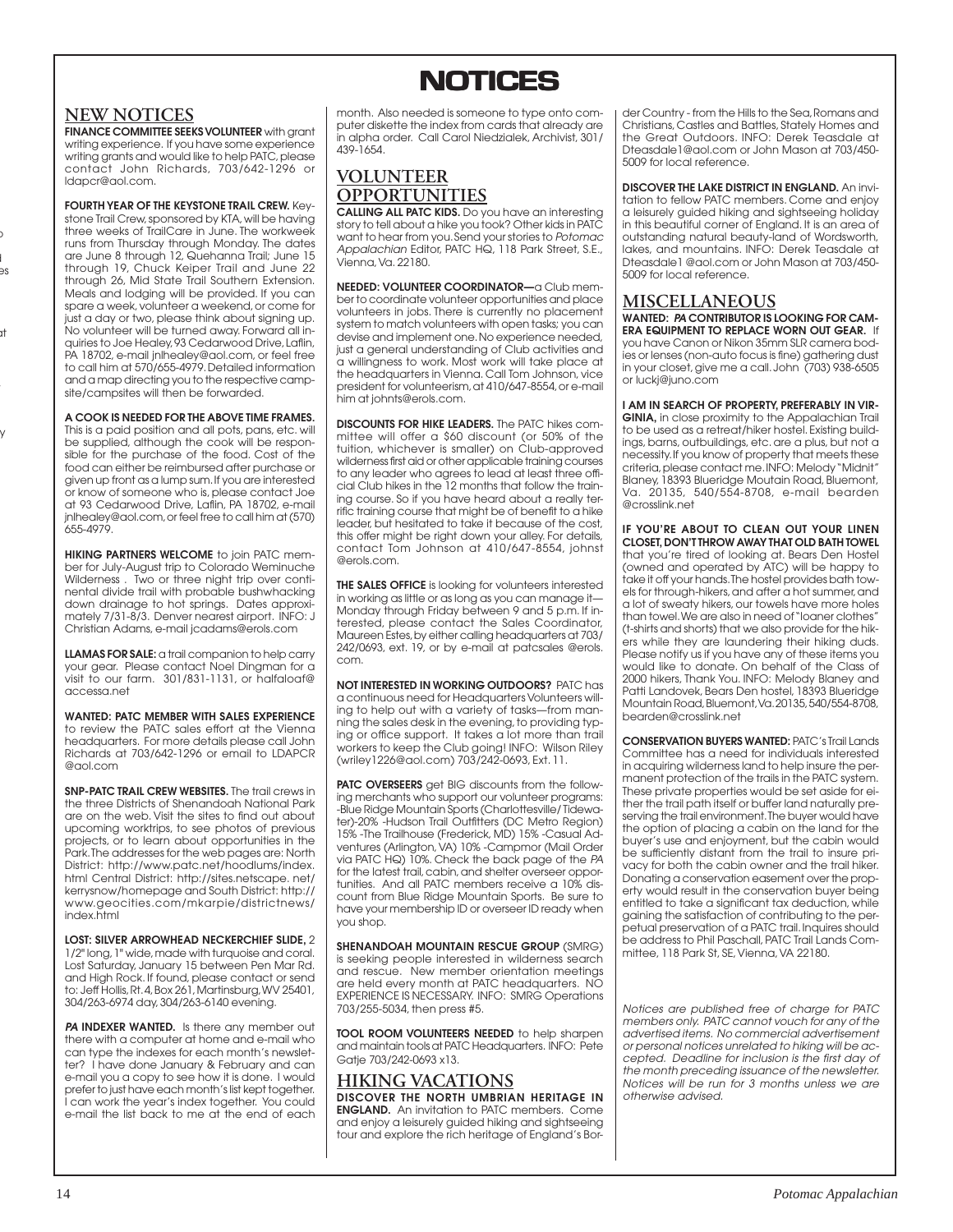### *Donors, from page 7*  $\oint$  **AVALUARTIVER** 3 months

A listing of Corporate donors will be made in the *Potomac Appalachian* newsletter. The listing will remain for a number of months based on the size of the donation:

- - ❖ LIFE BENEFACTOR 6 months

❖ PRESIDENT'S CLUB 12 months

For individual donors (CONTRIBUTOR and above), a one-time listing will be made in the month following the receipt of the donation. Donors will be given the option of having their names listed or not. ❑

## **Cabins Corner: Tips for Cabin Rentals**

At our first annual Overseer's Meeting in December, one of the major items of discussion was how to protect the cabins from unintentional harm caused by inexperienced or first-time cabin users. Unfortunately, the bulk of our labor and maintenance expenses are spent addressing this problem.

As a result, we are working on producing individual Cabin Operation Manuals for each and every cabin. We are also developing more specific language for the cabins booklet and exploring ways to provide information that will be sent to first-time users with their cabin rental confirmation and keys, etc. The idea is for cabin renters to be good stewards of the Club's valuable assets. Our problem will be getting people to read the information provided them.

For those of you contemplating renting a cabin in the near future, first off it is important to read as much information about the cabin before you leave for your visit! In reading condition reports, overseers are often amused by how many renters expect the Club to provide toilet paper, candles, etc.! By reading the cabins fact sheet that came with the key, or the Cabins Book, which can be purchased for \$4.00 (\$3.20 for members) plus \$2.00 postage and 14 cents Virginia tax if mailed to Virginia residents, renters would be better aware of items they need to bring along.

The following are some general tips that apply to all cabin use.

## **Check-in**

Try to get to any unfamiliar cabin as close to the 4:00 check in time as possible, so you have time to familiarize yourself with the cabin's stove operation and locate important things, such as the corkscrew or the spring, before darkness sets in.

### **Stoves**

Be careful when using the cook stove not to start a fire in the oven instead of the firebox, a common mistake. If uncertain, test it first by burning a piece of paper before laying up a fire.

Burning a mixture of different woods will usually give you the best fire. Do not cut green wood. It will not burn. Never use charcoal briquettes in any cast iron stove. They burn too hot and will turn a good stove into scrap metal. If you notice the stove glowing red, it is too hot and at risk of being irreparably damaged. Close down the air supply and do not add any more wood until it stops glowing.

### **Trash**

Pack trash bags so you can pack out all your trash. Do not use the cans in cabins marked "PAPER" or "FOOD" for trash! They might be a typical metal "trash" can, but they were purchased and have been used exclusively (cleanly) for either food storage or paper storage. Please remember to remove everything that you bring to the cabin! The next occupants will not need the catsup packs, twist ties, plastic silverware, or wine bottles! Don't dump any trash, no matter how small, in the privy. The pits are hand dug and maintained by volunteer effort only. Using them for a garbage dump is a particularly unsocial act.

## **General**

Don't leave water in the containers provided at the cabin. It could become contaminated before the next occupants arrive.

Please treat the cabin as you would your property! Don't carve your initials in anything. Don't drip wax all over and be especially careful about fire.





Your careful consideration of your own use of the cabin will make the overseer's job easier. This will allow them more time to make improvements resulting in a better cabins system for us all. It will also provide the people who follow you into the cabin a more enjoyable and safer experience. ❑

*—Mel Merritt, Cabins Maintenance Chair*



## **Review**

Ross, Cindy. *Hiking: A Celebration of The Sport And The World's Best Places yo Enjoy It.* Richard Ballantyne/Byron Press, 1992.184p. illus. \$12 paper.

Cindy Ross, an end-to-ender of both the<br>Appalachian and the Pacific Crest Trails and a speaker at the AT Conference hosted by PATC, writes about the pleasures of hiking as she finds them and intersperses her story with information and advice useful to a beginning hiker or backpacker. The last forty pages contain lists of the suppliers, magazines and other sources beginners want to kaow, and descriptions twenty-five hikes in six continents, compiled by John Harlin, editor of Summit. Not surprisingly, many of those hikes are on or around mountains.

This is a light-hearted book. It would make a good present for that relative who doesn't understand why you hike or the younger friend who needs to be interested in the sport. Cindy did the illustrations herself. ❑

*—Paula Strain*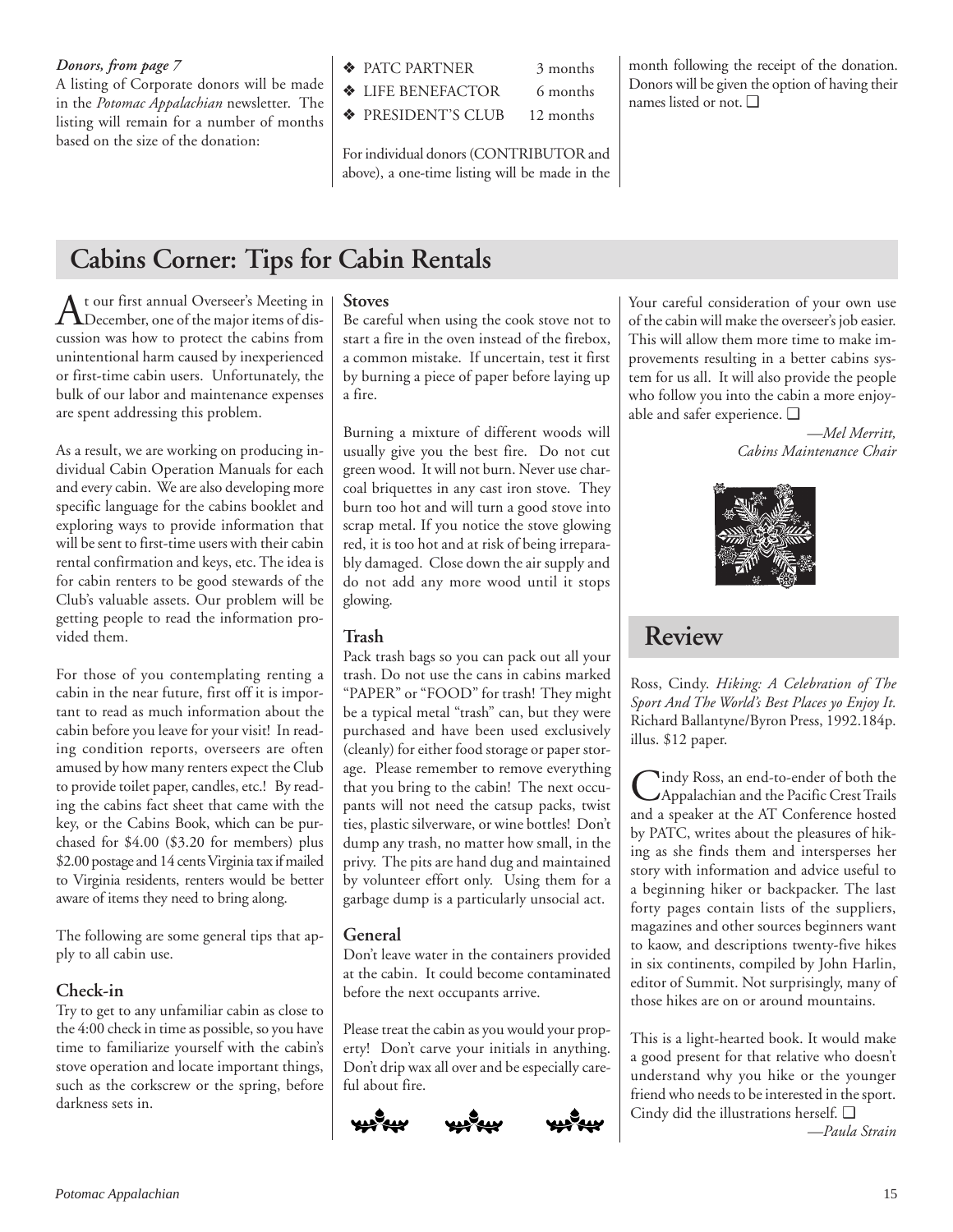## **Thinking about Submitting Articles to the Newsletter?**

 $\prod$ s there a particular type of article you'd like<br>to see in the *PA*? Maybe you have a Notice to see in the *PA*? Maybe you have a Notice or Forecast item you'd like to submit. The following are some guidelines on submitting material to the newsletter.

## **Know the deadline!**

As you're reading this, I'm already working on the April issue, the deadline for which is the end of the day, 1 March. Each deadline is published in the Forecast each month, in case you forget the date. Believe it or not, this is not arbitrary pickyness on the part of me or past editors. I spend about a week putting the newsletter together, then it goes through layout, proofing, printing, labeling, and mailing. Everyone in the process has their own time requirement and deadlines. This means I need your material by the first so I can get the process rolling. If everything goes smoothly, you get your newsletter more or less on the 1st of the month.

## **Format for Submitting**

I vastly prefer submissions composed on a computer, and I'd really love it if you e-mail me (jns-bianca@home.com). This saves me an enormous amount of time I would otherwise spend scanning. My word processing program reads nearly every document file under the sun, so the program you use really doesn't matter. I'll contact you if I have problems with your file.

I do prefer if you stick to boring, normal fonts, like Arial or Times New Roman (10 or 12 point are fine). I also prefer block style text, no indents in paragraphs, and one line space between each paragraph. Use tabs instead of spaces to line up columns of text. Don't worry if it doesn't look perfect; just do enough to convey how you want it to look. You can write little notes in brackets about particular formatting requirements.

You only have a typewriter? No problem. Type neatly and avoid actually writing on the paper. I promise I will not think less of you if there are some typos, so you don't have to retype a whole page. Just leave the mistakes, and I'll fix them. Make sure your page is in the typewriter straight, so scanning it is easier.

If you can't e-mail me, please mail things to HQ and address it to *PA* Editor. If you don't have e-mail, but you have written your ar-

ticle on computer, I'd appreciate a file on floppy disk so I can just cut and paste.

## **Photographs**

Photographs in the *PA* work best when the printer scans them, so if you can part with your photo for a while, I'd prefer you send me the actual photograph. You will get it back around the second week of the month of the newsletter it appears in. If you can't part with it for that long, let me know, and we can work out an alternate arrangement.

As for what kind of pictures come out best, black and white pictures scan much better than color. If you're taking pictures where there's a lot of contrast between light and shadow, use a flash (yes, even in broad daylight) to even out the light in your picture.

Check out Mike Karpie's monthly "Photo Tips" column for more hints on taking outdoor pictures.

## **Length**

For a feature article, anywhere from 500- 1,000 words is acceptable. Longer articles will usually be split across multiple issues. Short news items are usually 250-500 words. If you've got a quick notice that needs some extra attention, let me know, and I'll have it set off in a box.

## **Special Comments on Forecast and Notices**

Forecast items are events sponsored by Club members. Our wonderful Forecast Editor, Joe O'Neill, spends a tremendous amount of time on the Forecast. It may not seem like a big deal, but Joe receives all kinds of submissions, in different formats, at different times of the month. Sometimes people have to change their schedules, so he has to scramble to make sure the Forecast is correct. So it's especially important to make it easy on Joe and get your Forecast items submitted by the 1st of the month before the month you want them published.

Joe usually publishes a full two months' worth of PATC events, so you can submit your May events now for the April issue (if you get them in by the 1st of April). But you don't have to wait. If you know you have an event in the future, go ahead and submit it now. Joe keeps a database of all activities.

If you have to change a date at the last minute, Joe works with Amy Skrowonek, who is in charge of the Forecast on the website, and Andy Kapfer, who does the audio message you can call in to, to make sure that the information is kept up to date. Please let me or Joe know as soon as you know you need to change something so that more people know as soon as possible.

Please always include the full name of the PATC member sponsoring the activity as well as a phone number.

Notices are also a service provided to PATC members, and you can submit just about anything you want to let Club members know about or ask their help with. Make sure there's a full name and contact information. I will run the notice for three months unless you tell me otherwise. Please, please, please let me know if you want to cancel your notice or if you have a special requirement to extend the notice.

## **Last Thoughts**

The newsletter is a volunteer effort, which means you're an important part of putting it together and making sure it serves your needs and those of other Club members. Why don't you consider writing and submitting an article? It's really not hard. Think about the last time you talked about the subject that interests you, and jot down your thoughts. I'll work with you to make it a great article. ❑

*—Bianca Menendez Editor*



## **www.patc.net**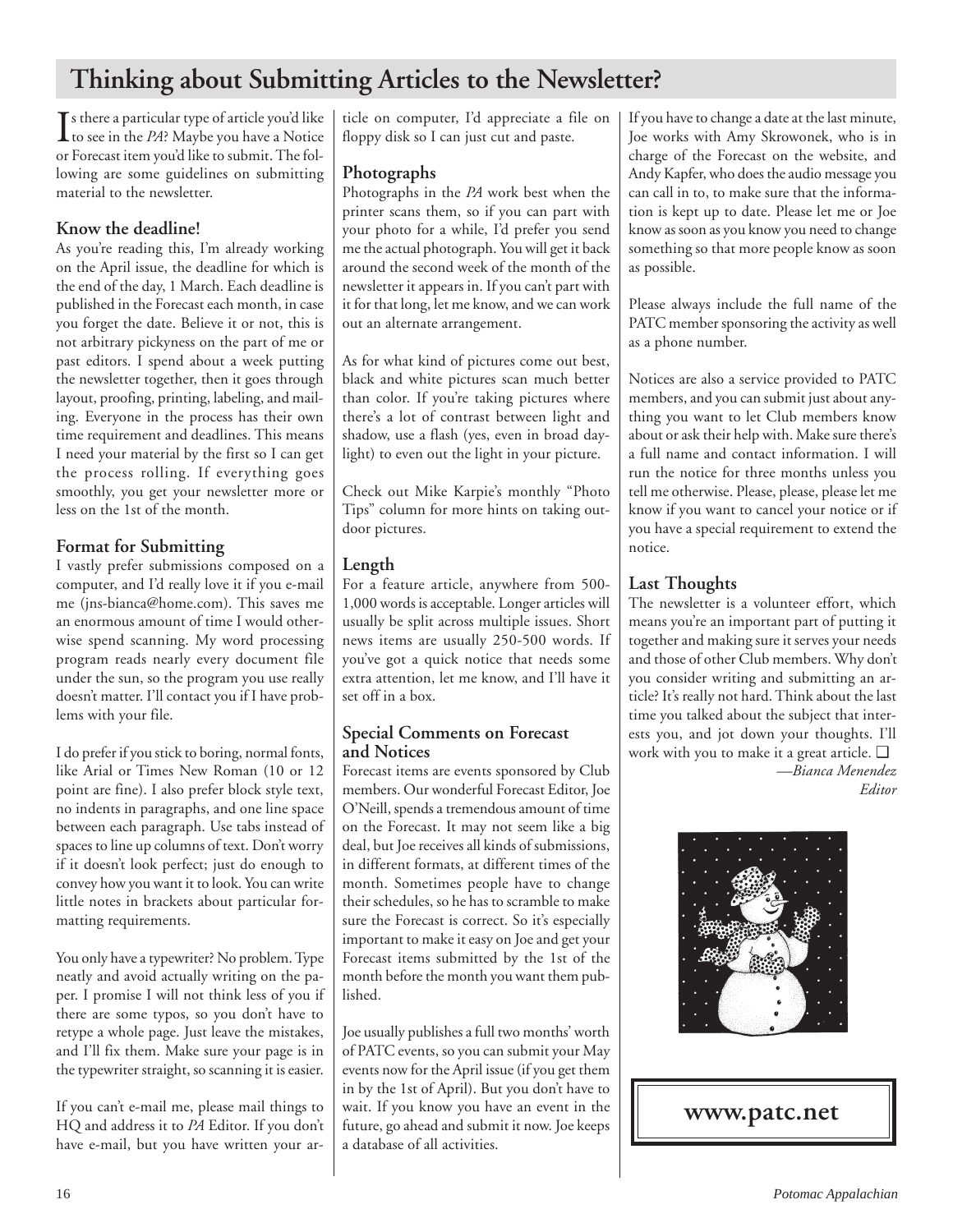## **Review**

Waterman, Laura, and Guy Waterman. *Backwoods Ethics: Environmental Issues for Hikers and Campers.* W.W.Norton & Co., 1993. 280p. \$14 paper.

Hailed, when first published in 1979, as something "all new adventurers in the natural world should absolutely read," the revised edition, published in paper just this year, is better focused and organized than its predecessor. It is indeed a book to recommend to new and to experienced venturers in the natural world—of the northeastern United States.

That is its shortcoming—it focuses on the mountains of New England and the Adirondacks (New York's other mountains, the Catskills and Shawangunks, get only passing attention). The New Englander authors know well the problems of New England foot trails, many of them well over one hundred years old, and the degradation of the alpine summits of their peaks. Stewardship in which citizens maintain trails and work cooperatively with land managers is the solution proposed—one applicable everywhere but illustrated in the text only by New England examples. Even the authors' attempt to broaden

**A new addition to the sales store is a detachable neck lanyard. This gives the hiker a carefree way to carry and keep up with their keys. Our lanyard has gold lettering on a black background, reading "Potomac Appalachian Trail Club."**

**You may purchase your lanyard either by mail at headquarters for the low price of \$5.00 each, shipping and handling not included.**

the picture by including the Appalachian Trail and the AT through-hiker fails to look south of the Hudson River.

Those of us living outside New England will find the discussion of four unresolved behavioral issues of some use. First, the need to practice low impact bushwhacking has, in our more favorable climate, yet to become a serious problem, but it is one to be aware of. Second, bringing one's dog into the woods is an unresolvable issue: both sides have strong opinions. Third, the "in your face" attitude toward other users and the managers of the areas where they climb by the rock-climbers of the 1990s is deplored by the Watermans, who hope the attitude will change as the present generation of climbers matures. The fourth issue, winter camping, which the Watermans declare is permissible only if there are two feet of snow cover, is a non-issue in the mid-Atlantic region.

*Backwoods Ethics* is worth your attention, but use PATC's ethic of being considerate of others and of the land should be your advisor on proper wilderness behavior. Although drawn up in the 1970s, it applies as well today as it did then. ❑



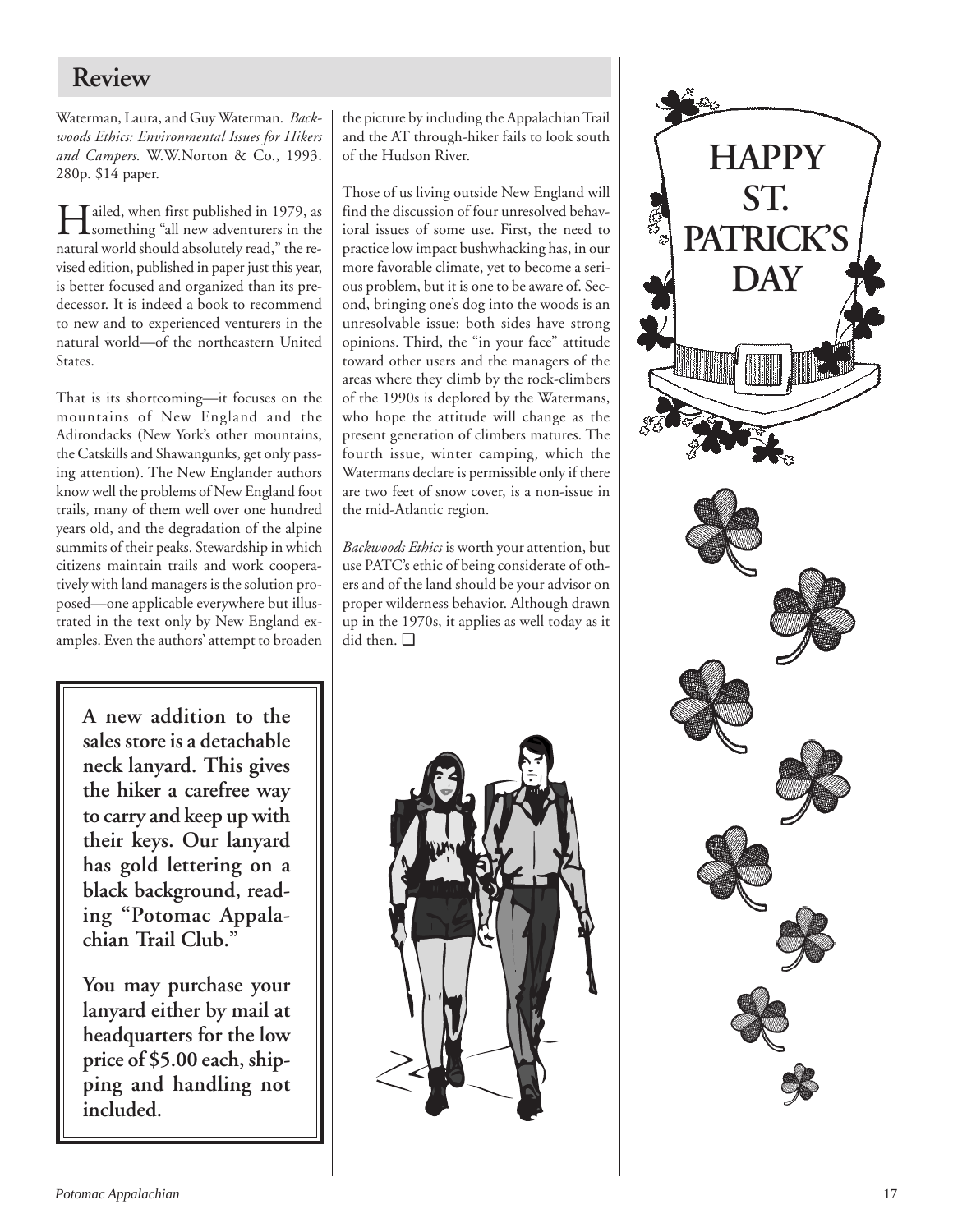## **Trailhead**

Toward the end of January snow arrived in PATC country, temporarily closing the Skyline Drive and limiting trail access and maintenance activity except for very robust individuals. But, keep your fingers crossed, no ice storm yet. On the other hand, by the time you read this, trail crews will be rising from their slumber and raring to go.

## **PATC/SNP Trails Meeting**

Pete Gatje, Heidi Forrest, and SNP district managers met with Park Service's Steve Bair, Shawn Green, and district trail crew chiefs in late January at PATC Headquarters for their annual coordination of plans and activities for 2000. Among topics of interest were improved communications between PATC and the Park Service, PATC use of fire and administrative roads, issues of boundary trailhead access, and potential trail projects.

Steve Bair highlighted changes being considered for the Wilderness/Back Country Management Plan. Proposed changes included a more backpacker friendly policy for camping. Previous policy required campsites to be out of the sight of trails and streams and promoted campsite dispersion. This policy has resulted in a proliferation of campsites and increased damage to the ecology. The new policy would promote use of previously used campsites and reduce the required distance from trails to 20 yards.

Karen Lutz, from the ATC Mid-Atlantic Office, discussed the AT assessment process. The assessment, initiated in the early 90's, is now entering the final phase, which is the assessment of the AT in the SNP. The process begins with a detailed map survey followed by walking inspection of the trail to identify, locate, and catalog trail features such as springs, shelters, vistas, and needed trail improvements.

Mickey McDermott, PATC Trail Patrol Chairman, discussed Trail Patrol and Ridge Runner training and policy. He also reviewed the process by which reports on trail conditions/problems will be passed to the district managers and ultimately to overseers.

Joint activities were coordinated and some planning dates for 2000 are:

Central District Trails Workshop - June 3 - 4 North District Trails Workshop - September 9-10

Look for registration announcements in the *PA.*

South District Summer Crew - July 30 - August 11 Central District Summer Crew - August 13-25 North District Summer Crew - August 27- Sept. 8

Remember that SNP district summer crews run for six consecutive one-week sessions and are limited to six volunteers each session. These are popular activities, so get your reservations in early if you plan to participate. Applications will be available this month.

## **Chainsaw Workshop**

ATC will be sponsoring a chainsaw workshop at Blackburn Trail Center on April 15-16. The workshop is intended primarily for those chainsaw operators who would operate outside of the SNP and the national forests. This class is filled, but there is a waiting list.

## **SNP South Blue Blaze**

On the past three monthly worktrips, crews from the Charlottesville Chapter have cut blowdowns on blue blazed trails in the South District of SNP in areas with extensive dead oaks that continually fall across the trails. In late October a crew cut blowdowns on the Trayfoot Mountain Trail between Blackrock and the Summit. In early December a crew returned to the same portion of the Trayfoot Mountain Trail with a two-person crosscut saw to take out several large blowdowns that the October crew had left, leaving it blowdown free—for the moment. On January 15, a crew cut innumerable blowdowns on the Rocky Mountain-Brown Mountain Trail between Skyline Drive and the overlook on the first summit of Rocky Mountain. All of these blowdowns occurred since the end of September. On these worktrips other crews worked on the Furnace Mountain Trail and the AT between McCormick and Rockfish Gaps.

## **Modern Miners**

With intense study of global weather patterns and the waning El Niño effect, the Massanutten Crew correctly predicted balmy temperatures on January 8th. A dozen of us met in Edith Gap on Massanutten's east ridge, admired the view of the Blue Ridge on the horizon, then descended into Crisman Hollow. We transformed the upper end of the Camp Roosevelt section of the Massanutten East Trail.

The trail was littered with large rocks and closing in with brush. We got the brushing done, moved most of the rocks off the trail, and built tread around the immovable ones. A couple of very large rocks with seams were left for a later trip with a big sledge.

We paused on the way out to admire the 150 year old work of earlier trail builders, by walking into a deep pit mine dug by miners that were supplying iron ore to Caroline Furnace. Our modern trail runs across the flat top of the tailings dump and then circles back to descend across the face of the tailings. The smooth tread at the top of the tailings and the sidehill tread that is cut into the soft face of the tailings is in marked contrast to the rough tread on an otherwise steep and rocky mountain slope.

## **Blue And White Restart**

Kerry Snow says the Blue and White Crew will start their 2000 season on March 25-26th at the Rock Spring Cabin. Also, the 2nd Annual SNP Central District Workshop is scheduled June 3-4 at the Pinnacles Research Station (watch for details in the PA).

## **Trail Crew to End Winter Hiatus**

The Rock Creek Park/D.C. trail crew will begin year 2000 worktrips in April this year, with the first coming on Saturday, April 8. The work trip season runs until October, and National Park Service Ranger Ken Ferebee, who coordinates the trips, reports he has a number of trail tread projects in mind for the coming year. Among the projects is also a reroute of the Pinehurst Branch trail where the like-named creek it follows has asserted its dominance. Winter weather and high winds have also had an impact on the trails, requiring overseers to get out extra early to get the trails in shape for the year. As always, the crew meets at 8:15 on Saturday mornings at the Rock Creek Nature Center and works until noon. It is the best free aerobic exercise session available in D.C. We take all comers and try to keep all hands busy.

## **Tower Power**

The Rock Creek Park cellular tower dispute over Bell Atlantic's plan to place two towers in the Park ended late last year when a re-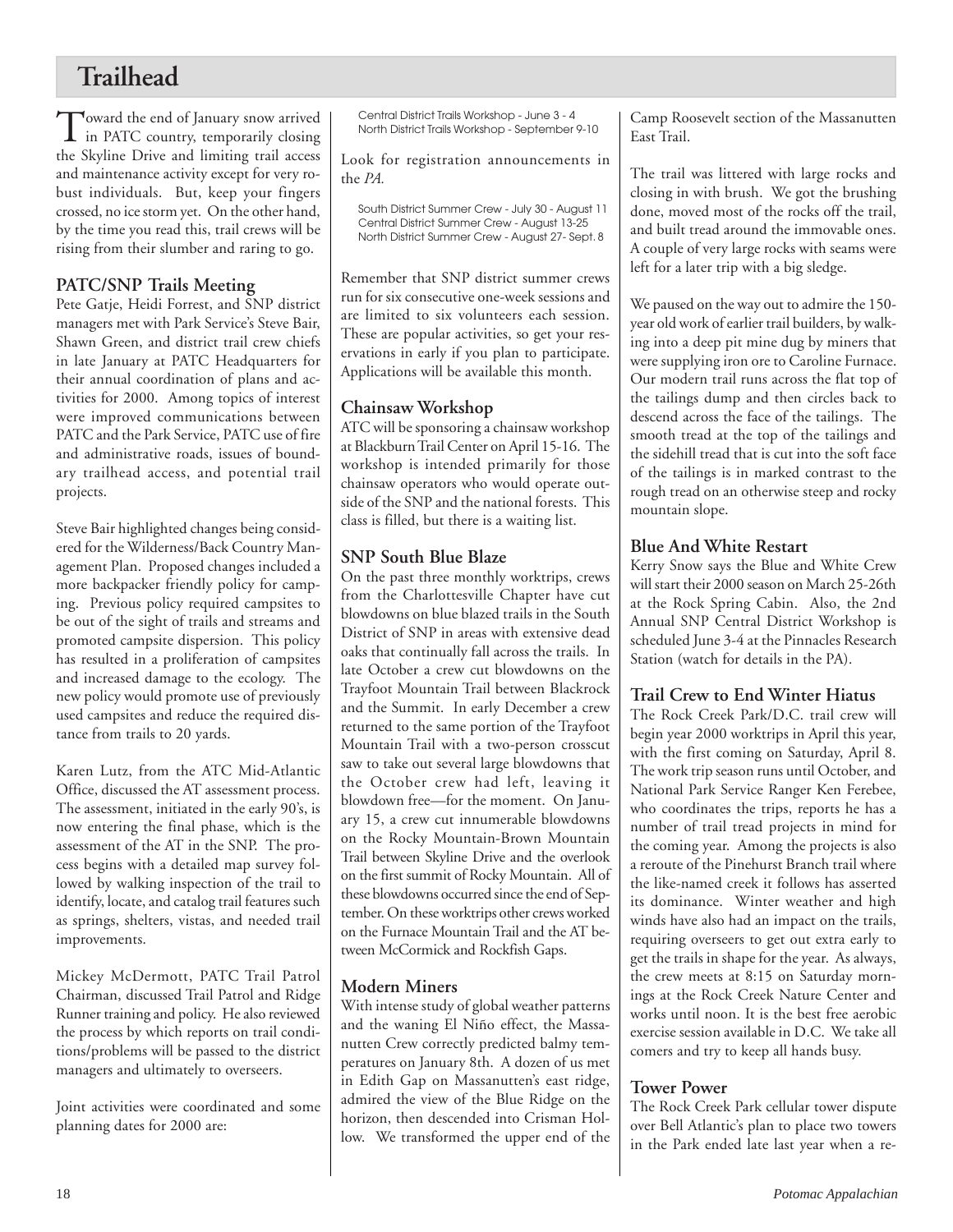## **Trailhead**

gional governing body that has final say over federal parkland relented to the telecommunications company's persistent efforts. Construction on the towers was quietly underway by the beginning of 2000. Bell Atlantic's proposal was opposed by a number of community groups and the D.C. government. Bell Atlantic enlisted the help of Congress by getting Senate Minority Leader Thomas Daschle (D-SD) to attach legislation to a must-pass budget bill that demanded the towers be allowed despite local opposition.

## **North Chapter Reports**

Charles Irvin reports the PATC North Chapter had a very busy 1999, and it looks like 2000 will be just as busy. This past year, all but one of the district AT shelters were stained and some shelters received needed repairs. A highlight of the year was bridge work on the AT which included building a new bridge and rebuilding another plus tread work on bridge approaches. Several trail relocations to avoid rocky areas on the Tuscarora Trail were completed including a series of switchbacks at Cowans Gap.

One of the coming year's projects involves

### putting up signs on the AT near PenMar that describe local trail history. The chapter will continue to work on reopening the old AT out of Caledonia State Park. When completed this project will create a ten-mile circuit hike. This year's major project for the Tuscarora Trail is a new shelter. Just clearing blowdowns on the 185 miles of the Tuscarora trail is an annual project in itself says Charles.

### **Eager Beaver Circuit Hike**

Here's something different for a day hike using PATC Map F. Ascend the Peer Trail in Wilsons Cove and turn left when it meets the Tuscarora Trail near the top of Sugar Knob. After descending into Racer Camp Hollow take Racer Camp Hollow Trail to the left (blazed orange). It will come to the end of Forest Service Road 371C. Follow the blazed road approximately one half mile to the intersection with the Old Mail Path Trail (blazed pink)—this trail is labeled Paddy Mountain Trail on some maps. Turn left onto the Old Mail Path Trail. At the point this trail crosses Cove Run, some really eager beaver builders have created a huge dam of twigs, sticks, mud and leaves impounding an estimated third acre of water. Con-

## **Volunteers - Appointed February 7, 2000**

## **Trail Overseers**

David Farinholt Upper Pass Mountain Trail Dick & Nancy Batiste Pocosin Hollow Trail Linda Witkin & Michael Cohn Salamander Trail William Jayne Rose River Loop Trail

Robert & Lauren Dern [co-overseer] AT - Beagle Gap to McCormick Gap Patrick & Ulrike Wilson Upper Buck Hollow Trail Tim Hupp Rocky Mt - Brown Mt. Trail John B. Godfrey [co-overseer] Holly Trail

**Shelter Overseers** Larry Hodapp Bearfence Hut - SNP

Sybille & Richard Stromberg Dickey Ridge Trail - Low Gap to AT Laura & Jim Douglass Hot Mountain - Short Mountain Trail Kristi Smedley & Will Olson BROT - Wolf Run Shoals Road to Fountain Head Park

Bill Spach AT - Fisher Gap to Big Meadows Amphitheater Pine Trail Whittier Trail

Rick Bruckschen Boone Run Shelter - GWNF

tinue on the trail to the Forest Service Road, 371C again. Turn left, follow the road through the locked gate, and return to your car.

An alternate route is to follow the Tuscarora Trail from the top of Sugar Knob to the saddle between Little Sluice Mountain and Paddy Mountain. Turn left on the pink blazed trail and descend along the west side of Paddy Mountain to the FSR. Continue as above.

Please send any interesting tale, technical advice, individual or group accomplishments, and trail maintenance questions to Trailhead, c/o Jon Rindt, 621 Skyline Forest Drive, Front Royal, VA 22630 or to jkrindt@erols.com. ❑



*PATC member Randy Rupp, snowshoing during the late January Storm.*